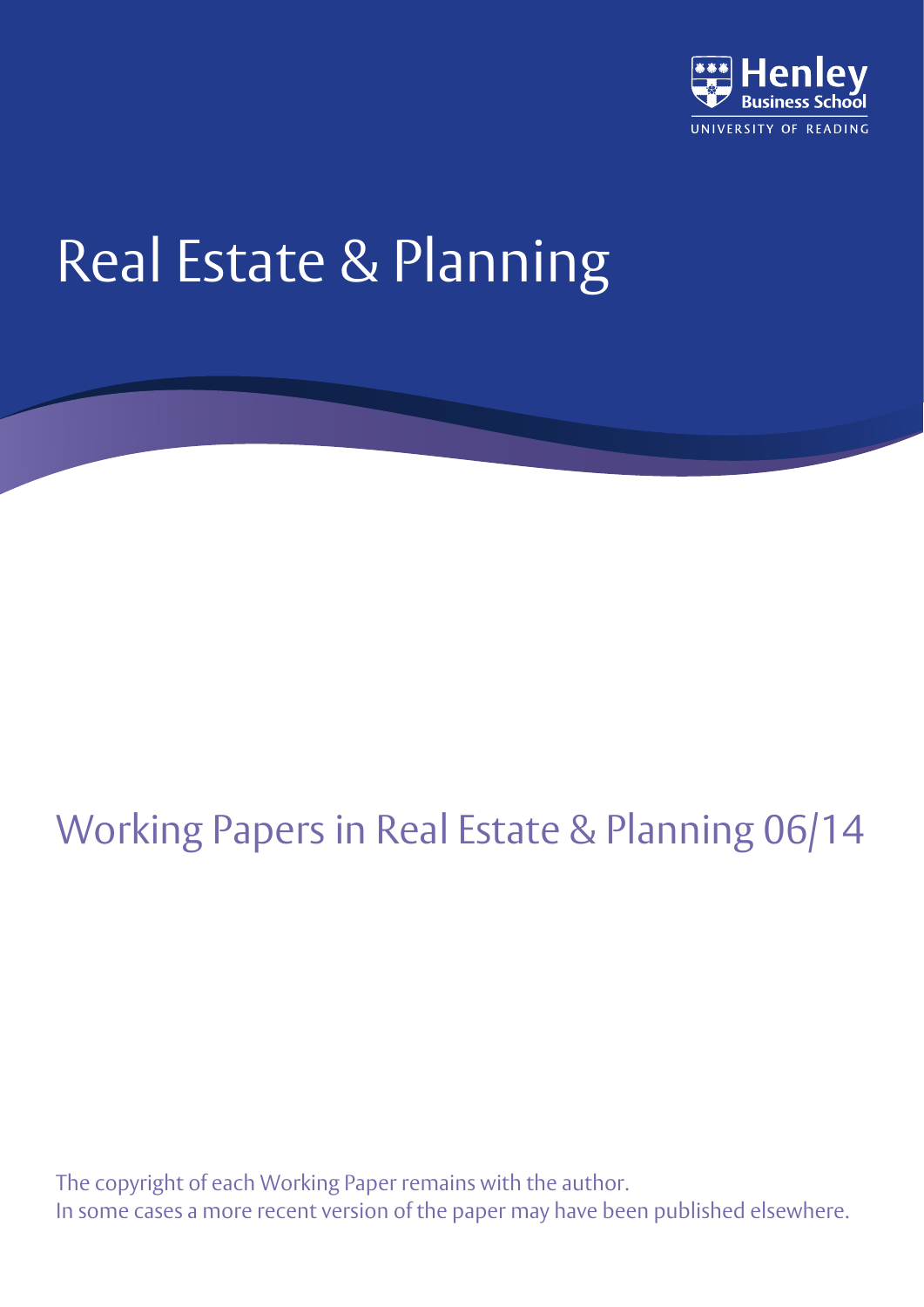## A Comparative Analysis of the Accuracy and Uncertainty in Real Estate and Macroeconomic Forecasts<sup>\*</sup>

Dimitrios Papastamos<sup>†</sup>, George Matysiak<sup>‡</sup> & Simon Stevenson<sup>§</sup>

*Current Draft May 2014*

 $\overline{a}$ 

<sup>\*</sup> The authors would like to thank the Investment Property Forum for their support of this research as well as participants at the 2014 American Real Estate Society annual meeting for constructive and helpful comments.

<sup>†</sup> Eurobank EFG Property Services S.A.

<sup>‡</sup> Master Management Group and Krakow University of Economics

<sup>§</sup> *Author to whom correspondence should be addressed.* School of Real Estate & Planning, Henley Business School, University of Reading, Whiteknights, Reading, Berkshire, RG6 6UD, UK. Tel: +44-118-378-4008. **(s.a.stevenson@reading.ac.uk)**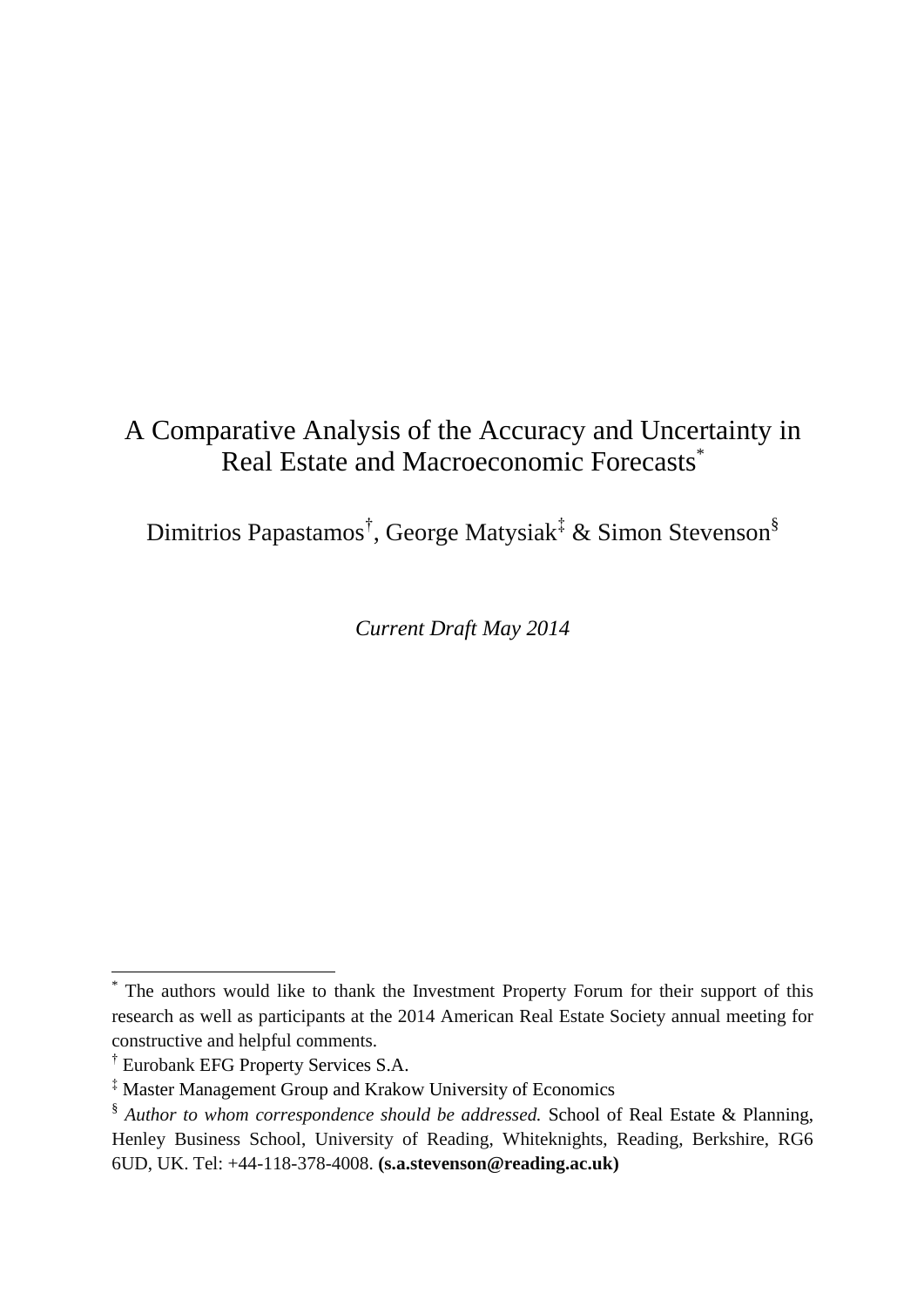## A Comparative Analysis of the Accuracy and Uncertainty in Real Estate and Macroeconomic Forecasts

#### **Abstract**

We compare and contrast the accuracy and uncertainty in forecasts of rents with those for a variety of macroeconomic series. The results show that in general forecasters tend to be marginally more accurate in the case of macro-economic series than with rents. In common across all of the series, forecasts tend to be smoothed with forecasters under-estimating performance during economic booms, and vice-versa in recessions We find that property forecasts are affected by economic uncertainty, as measured by disagreement across the macro-forecasters. Increased uncertainty leads to increased dispersion in the rental forecasts and a reduction in forecast accuracy.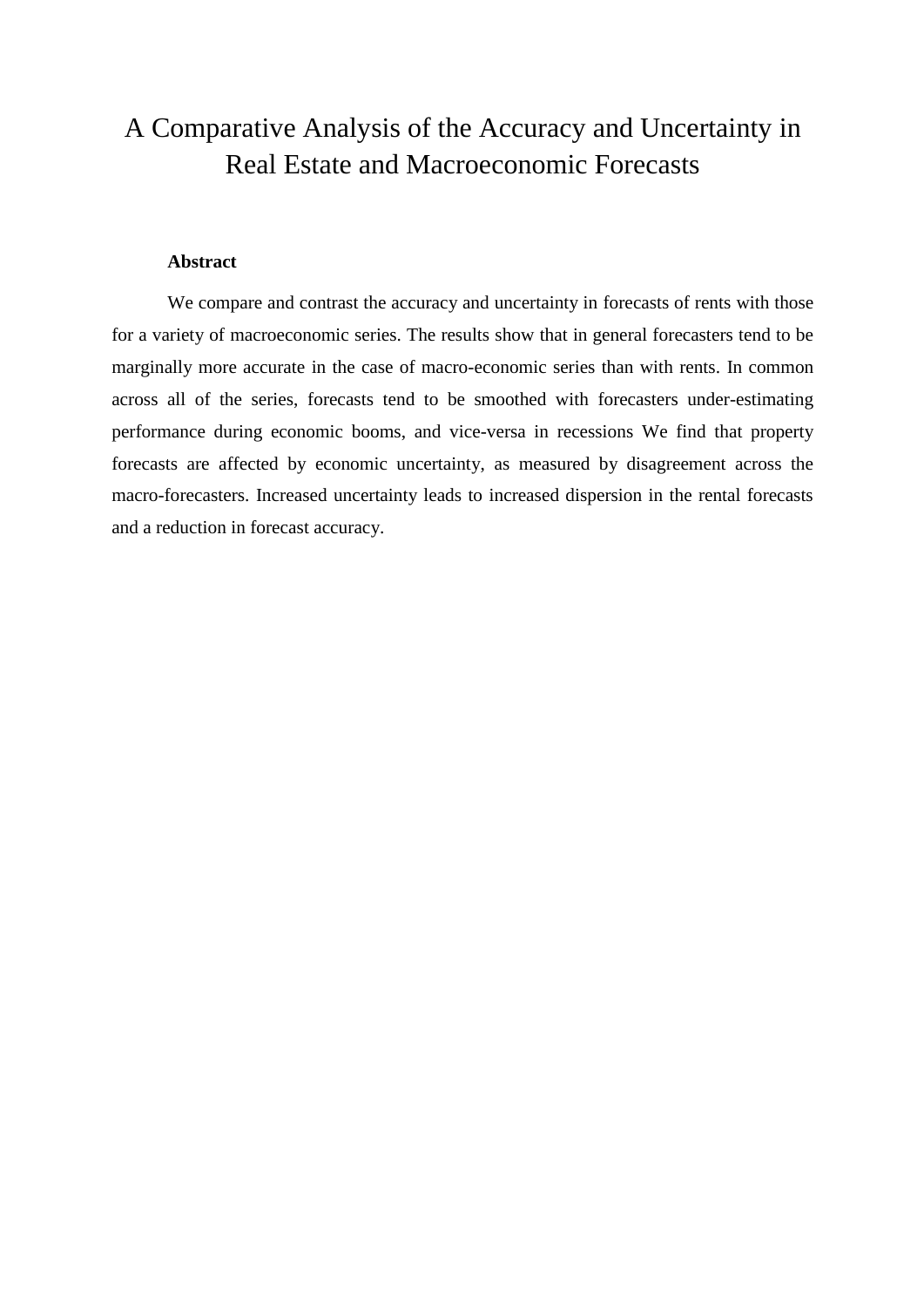## A Comparative Analysis of the Accuracy and Uncertainty in Real Estate and Macroeconomic Forecasts

#### **1: Introduction**

The importance of the macro-economy on real estate markets cannot be understated. Its nature as a real, as well as investment asset means that real estate is very directly influenced by overall economic conditions and performance. The direct link via the demand for the asset from an occupier perspective means that measures of economic performance are key drivers of real estate, in particular rents. This is clearly illustrated by the extensive use of macro-economic variables in both industry and academic econometric models of rental markets<sup>i</sup>. The use of macro-economic data is especially important in a forecasting context<sup>ii</sup>. These close linkages provide the motivation and the points of interest for this paper. Using professional forecast data for both rents and a variety of macro-economic variables for the U.K. we compare the accuracy of the series'. Whilst a large literature has considered the accuracy of macro-economic series (e.g. Batchelor & Dua, 1991; Zarnowitz & Braun 1993; Laster et al. 1999; Oller & Barrot, 2000; Loungani 2001; Batchelor 2007; Boero et al. 2008; Campbell & Sharpe 2009), a relatively small number of papers have considered the accuracy of real estate forecasters (e.g. Ling, 2005; McAllister et al., 2008; Matysiak et al., 2012). We expand upon this literature to explicit compare and contrast the accuracy and uncertainty in both rental and macro-economic forecasts, allowing us to consider whether real estate forecasters share common characteristics with their counterparts in economics.

The second element of the empirical analysis extends upon the preceding to consider more explicitly the interlinkages between the two sets of variables. Given the use of forecasts of macro-economic variables in econometric models of real estate, how do the economic forecasts impact upon those of rents ? We consider a number of aspects in this respect including the impact on the accuracy in property forecasts in a causal sense. However, we can also consider whether increased uncertainty, as measured by increased disagreement across the macro-economic forecasters, also affects the accuracy and uncertainty in property forecasts. The remainder of this paper is organised as follows. Section 2 briefly reviews the pertinent literature. Section 3 provides details concerning the data analysed in this study. The following two sections contain the main empirical results. Section 6 provides concluding remarks.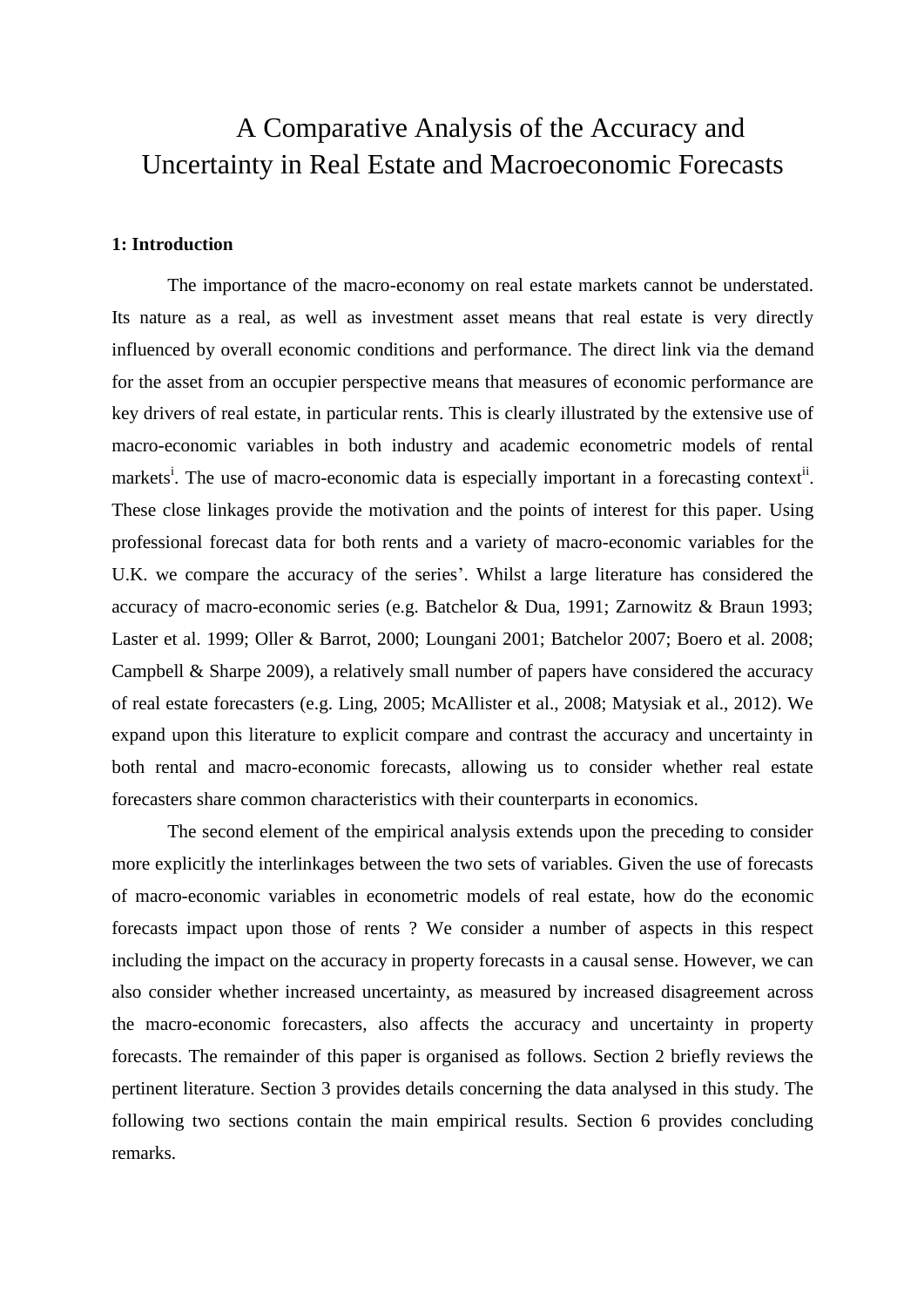#### **2: Literature**

Amongst the large forecasting accuracy literature only a relatively small number of papers have explicitly and in depth considered however inaccuracy and/or uncertainty in one set of forecasts potentially impacts upon another. The majority of papers have focused on either empirical tests of forecast accuracy or considered those factors and circumstances that may help to explain and contribute to differences in forecast accuracy. Hendry & Clements (2003) and Stekler (2007) note several possible reasons that may contribute to reduced forecast accuracy, including: model mis-specification, the use of inaccurate data, the characteristics of the individual forecasters and the presence of structural breaks that may affect the deterministic trend. It is of particular interest in the context of the current paper that they highlight the importance of data, as indeed do Oller & Barot (2000). One of the key propositions underlying our empirical analysis is to consider whether heightened inaccuracy and uncertainty in the macro-economic forecasts has a corresponding impact upon the property forecasts.

In addition to the above elements it is also important to note how behavioural issues surrounding the individual forecasts may affect accuracy. Fintzen & Stekler (1999) note that the manner in which forecasts are prepared may affect their accuracy, whilst Gjaltema (2001) argues that forecast outcomes may be influenced by the distinct and individual characteristics of the forecasters. Furthermore, a number of studies have noted how factors such as forecaster reputation may lead to forecasters not solely concentrating on accuracy and thus deliberately biasing their forecasts (Ehrebeck & Waldman, 1996; Laster et al., 1999; Pons-Novell, 2003)<sup>iii</sup>. Batchelor (2007) argues that there are three key reasons as to why forecasters may persistently produce forecasts that are biased. The first relates to a lack of appropriate skills and a corresponding inability to efficiently incorporate new information. Forecasters may also fail to learn from past forecast errors, thus produce biased forecasts on an ongoing basis. The second reason is that forecasters may fail to differentiate between *permanent* and *transitory* changes in the target variable. Finally, financial or reputational incentives may lead to overly optimistic or pessimistic forecasts.

Generally the importance of judgemental overlays is a key issue in the resulting accuracy of forecasts. As we are dealing with a dynamic process, forecasters have to use their judgment during the entire process. A wide array of papers has highlighted the importance of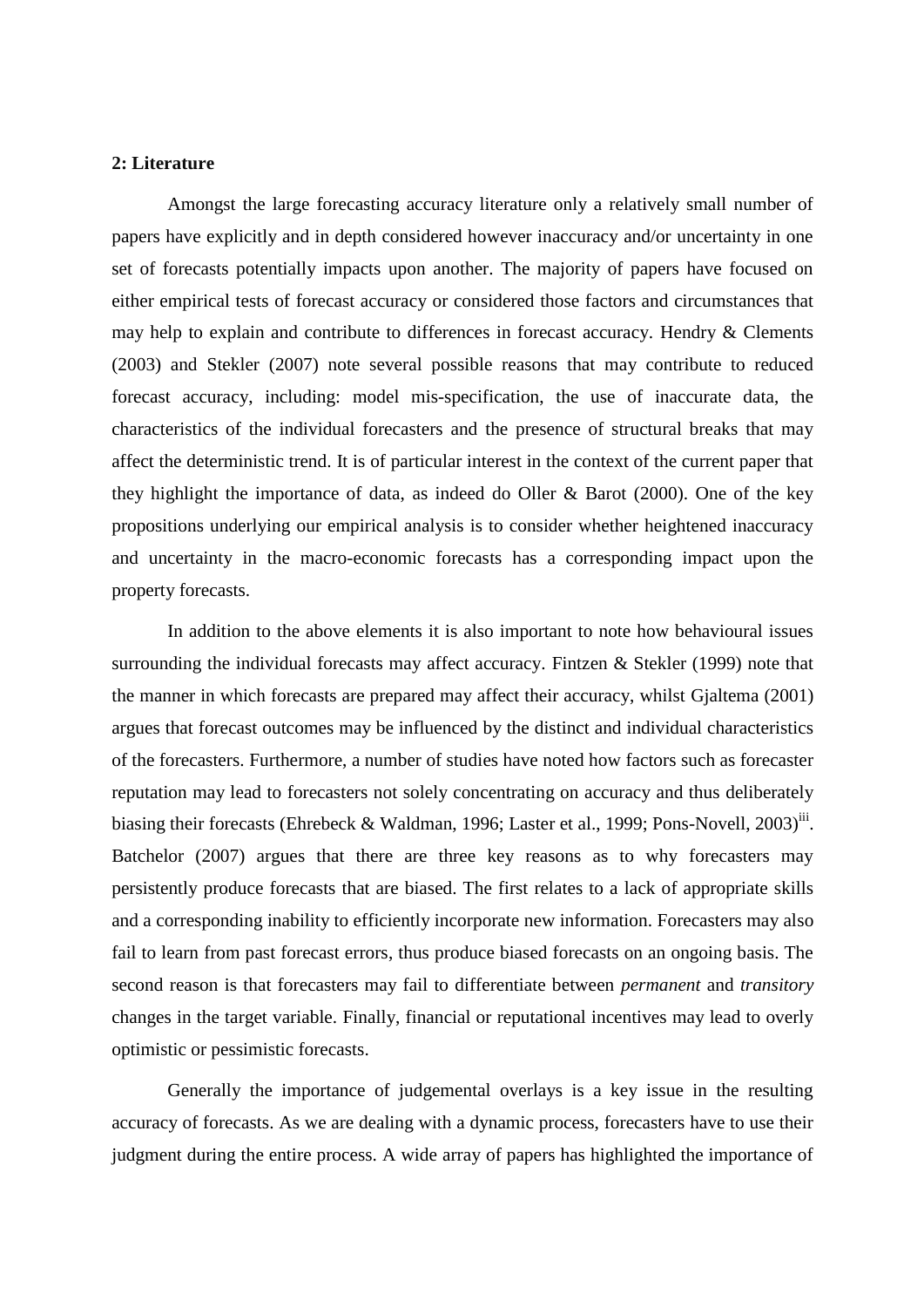judgmental adjustments on the predictive accuracy of econometric models (e.g. McNees, 1990; Donihue, 1993). There is empirical evidence (e.g. Lahiri & Sheng, 2010a) illustrating how individual judgment can contribute to forecast uncertainty and in turn accuracy. Batchelor (2007), over the sample period 1990 to 2005, documented the presence of systematic bias in real GDP, and to a lesser extent in inflation forecasts in some of the G7 economies. Specifically, he found that when GDP had been falling in Japan, Italy, Germany and France, forecasters tended to smooth their forecasts. The result being an upward bias, with overly optimistic predictions of economic performance. In contrast in the remaining countries (Canada, U.K. and U.S.) where GDP did not fall, the same bias was not observed. A similar result was also noted by Ager et al. (2009) specifically with respect to Germany and Italy. More generally Jonung & Larch (2006) find that over-optimism is a distinctive feature in macroeconomic forecasts for European countries such as Italy and France, though not in the UK. In addition, papers such as Zarnowitz & Braun (1993) also support the finding that there is a tendency to overestimate growth rates when the market underperforms and viceversa.

Lahiri  $\&$  Sheng (2010b), in their examination of the G7, report evidence that indicates that inflation forecasts are more accurate in comparison with those for GDP. They find that in comparison with GDP, inflation forecasters: i) produce more accurate forecasts with smaller forecast errors), ii) disagree to a lesser extent and iii) revise their forecasts much earlier in comparison with those for real GDP forecasts. Consistent with these findings is the study of Dovern & Weisser (2011) who examined rationality (i.e. the level of bias and efficiency) in a variety of macroeconomic forecasts for the G7 countries. They find that individual forecasters who accurately predict real GDP growth are also likely to perform well in forecasting other macroeconomic variables. Furthermore, consistent with previously cited work, they tend to smooth GDP forecasts. In contrast, the forecasts of inflation are unbiased.

In contrast to the large number of papers to have considered the performance of macro-economic forecasters, the number to have examined the issue in the context of real estate is limited. This is despite real estate sharing many of the same behavioural characteristics with macro-economic series, and certainly more in comparison to equities. In particular, real estate data has long been recognized to display smoothing, a characteristic which contributes to reduced volatility in comparison with exchange traded assets such as stocks. The nature of the forecasting process also differs with an increased emphasis on overall market conditions and trends in contrast to estimates of individual company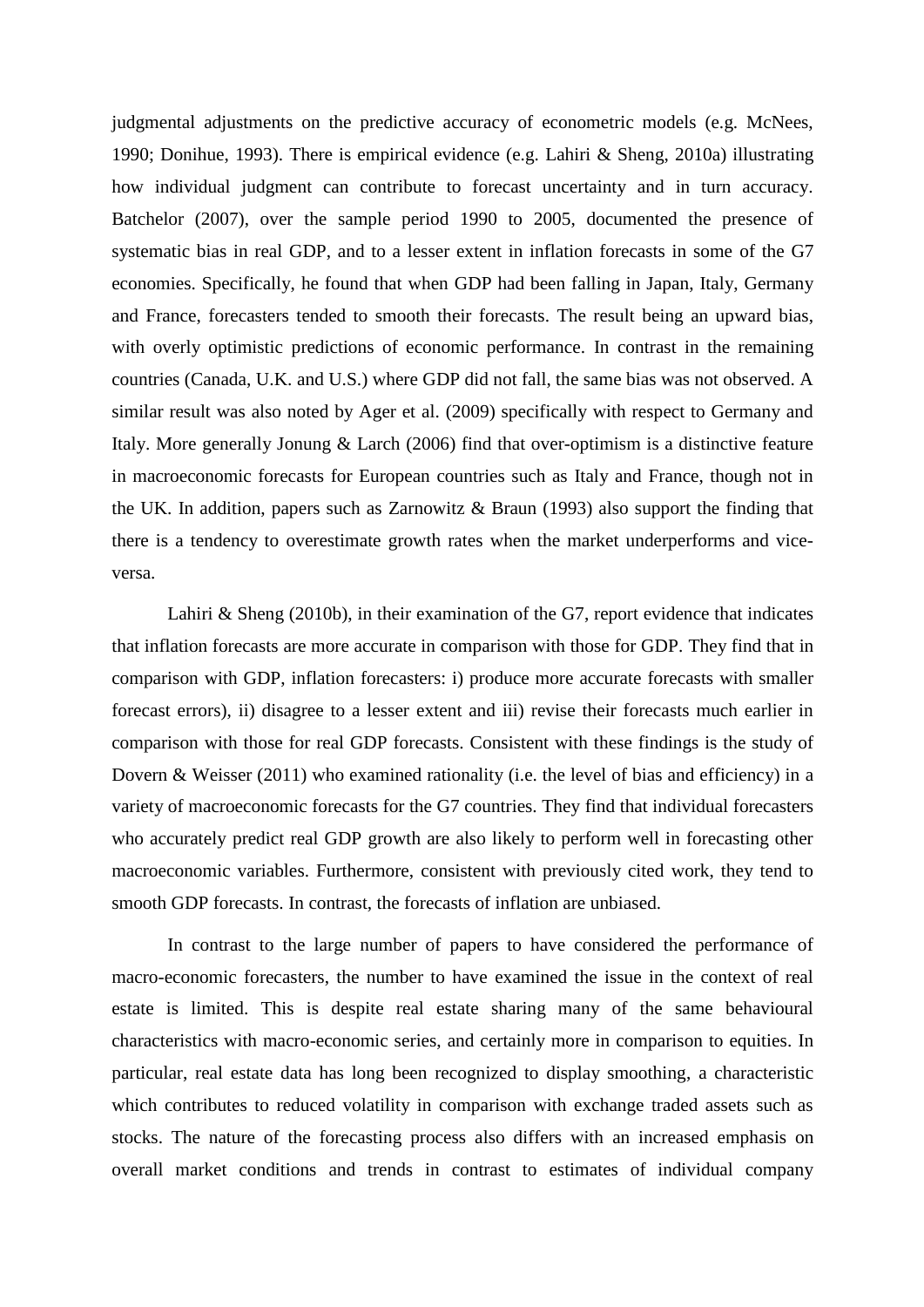performance. Therefore, in many respects a greater parallel exists with the forecasting literature to have considered the accuracy of macro-economic series rather than the literature concerning stocks.

The real estate forecasting literature can be broadly sub-divided into two. The first group of papers is those to have explicitly forecast the asset or to have compared the performance of different forecasting approaches. The second group is that which has specifically considered the performance of professional-published forecasts, a literature that is extremely limited. The majority of this literature has considered the same U.K. data as analysed in the current paper. The McAllister et al. (2008) paper reveals a number of interesting elements, specifically evidence that herding is a common characteristic. The paper is however constrained by only being able to consider data up until 2004. It therefore misses both the extreme positive market conditions through 2005-6 and the subsequent market correction in 2007-8.

By examining data through to 2011 Matysiak et al. (2012) are able to consider the issues at hand during the extreme market movements observed during the last cycle. Consistent with the previously discussed evidence from macro-economic series', the property results illustrate that forecasters display a tendency to under-estimate growth rates during strong market conditions and over-estimate when the market is performing poorly. This conservatism not only results in smoothed estimates but also implies that forecasters display herding behaviour. There is also a marked difference in the relative accuracy of capital and total returns versus rental figures. Whilst rental growth forecasts are relatively accurate, considerable inaccuracy is observed with respect to capital value and total returns. The authors present a number of possible reasons as to this heightened inaccuracy including; i) a failure to fully capture the impact of low yields and the non-linearity of the yield-capital value relationship; ii) increased difficulty in accounting for investor behaviour in capital values; iii) bias resulting from a confusion of modelling fundamental values rather than actual market conditions irrespective of any perceived irrationalities felt to be present. In addition, the authors also note that the findings may also indicate that forecasters in real estate may simply be better at predicting rents due to enhanced awareness and expertise in the behaviour of underlying occupational market fundamentals. The poor forecasting ability displayed when total returns are considered is also noted in the Bond & Mitchell (2011) paper. They compare the accuracy of the IPF (Investment Property Forum) Consensus Forecast for total returns versus implied forecasts derived from total return swap contracts. The results, interestingly,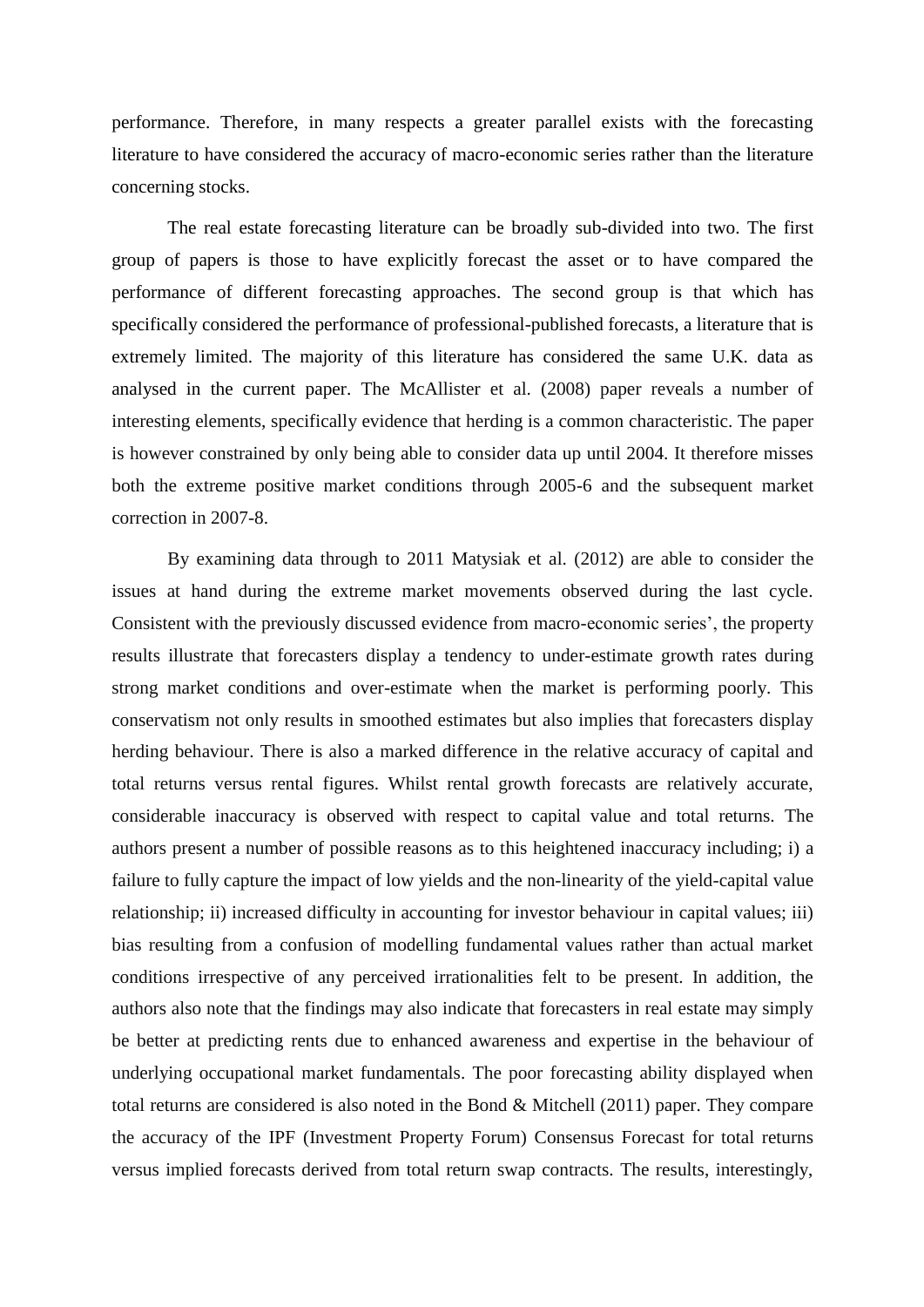show that for a one-year horizon, the derivatives based implied forecasts display greater accuracy than the published consensus forecasts for total returns. Ling (2005) is one of the only papers to have considered non-U.K. data. The results based on forecasts provided by the Real Estate Research Corporation (RERC) for the U.S. commercial market, indicate that consensus forecasts are backward looking and reveal little information in terms of subsequent performance.

#### **3: Data**

The data used in this study is provided by the Investment Property Forum (IPF), a UK based industry body, whilst the macro-economic forecasts are obtained from Consensus Economics. We analyse one-year forecasts from 1999 (for 2000) through to 2010 (for 2011). The sample period is determined by the availability of the property forecasts. Since 1999 the IPF has collected professional forecasts of the U.K. commercial property market from a variety of fund managements, financial institutions and property service and research firms. The reference points specified by the IPF are the returns for the 'All Property' annual indices for rents, capital values and total returns produced by IPD (Investment Property Databank). For the purposes of this analysis we solely consider the rental growth forecasts. The reason for this is two-fold. Firstly, both McAllister et al. (2008) and Matysiak et al. (2012) provide a comparative analysis of the relative accuracy of the three series. As noted previously, it is evident, especially in the Matysiak et al. (2012) piece that forecast accuracy significantly differs when capital and total returns are considered. Secondly, the importance of macroeconomic forecasts is more direct and relevant in the context of rents. The importance of economic conditions is heightened when the occupier market is considered. The total number of forecasters that have contributed to the IPF dataset is 69, comprising of 22 property advisors, 26 fund managers and 21 other financial institutions. The U.K. macro-economic data used is obtained from the Consensus Economics forecasting service and are the oneyear-ahead forecasts for GDP, Consumer Spending, Inflation (RPI), and the Unemployment Rate. Consensus Economics obtain the data from a variety of organisations including banks, consultancy firms, research institutes, corporations, and universities. In total 70 organisations have contributed to the dataset over this period.

The descriptive analysis for both the property and macroeconomic forecasts is conducted on the entire sample. In order to assess the accuracy of the forecasts, we use the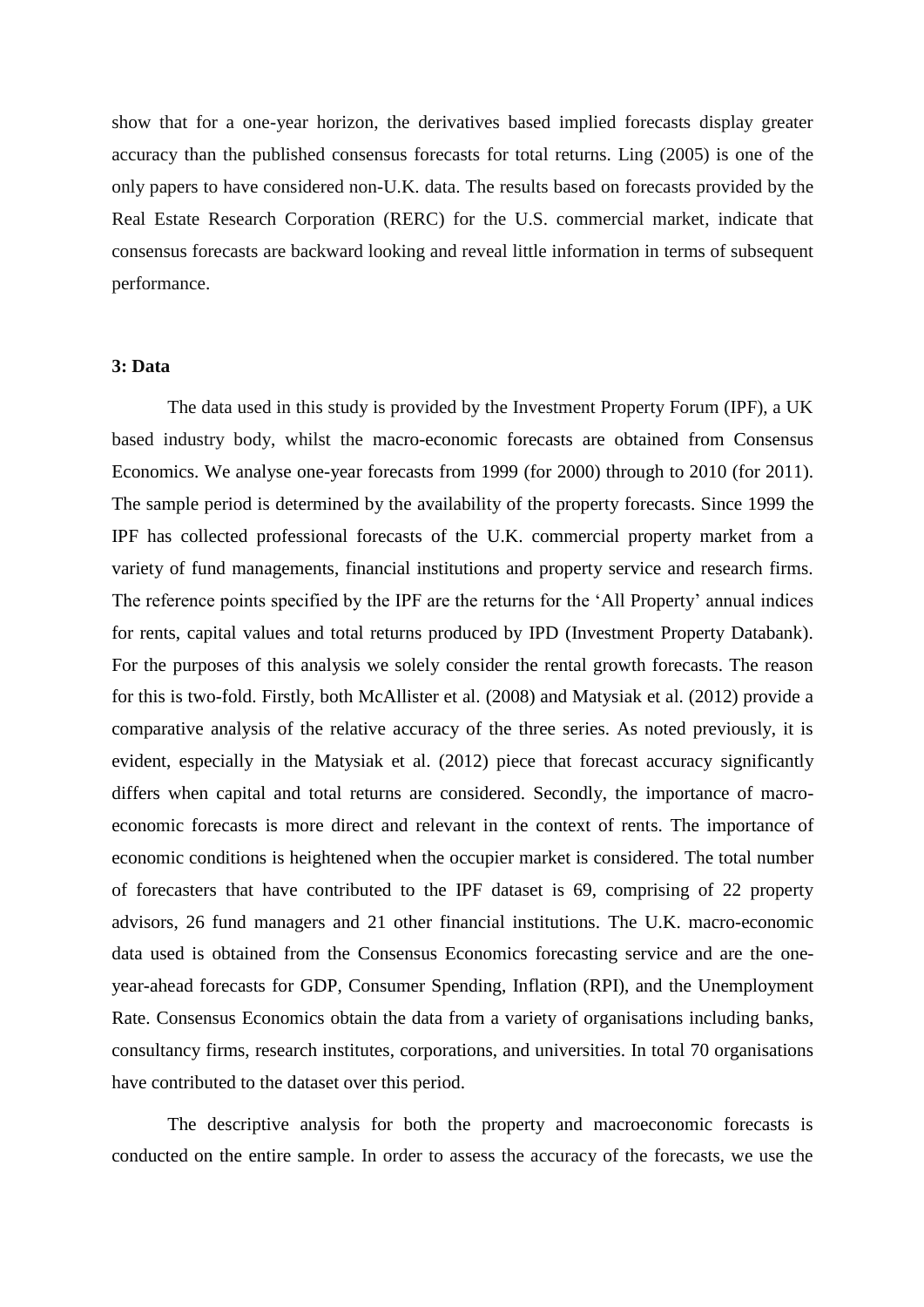following measures: the Mean Absolute Error (MAE), the Mean Squared Error (MSE), and the Root Mean Squared Error (RMSE), all of which are commonly used in the forecast accuracy literature (e.g. McNees, 1986; Makridakis et. al., 1998; Clements et al., 2007; Lenten, 2012). In each case the smaller the value, the higher the degree of accuracy. The MAE can be defined as:

$$
MAE = \sum_{i=1}^{n} \frac{|e|}{n}
$$
 (1)

where, *e* is the forecast error that is the difference between the actual and the forecast value,  $e_t = A_t - F_t$ ; and *n* is the number of the forecasting periods. The MAE measure therefore avoids offsetting effects from large positive and negative errors. The MSE overcomes the same issue by squaring the forecast error rather than taking the absolute error. In addition, by taking the square of the forecast error, this measure more heavily penalizes the forecasts with large errors.

$$
MSE = \sum_{i=1}^{n} \frac{e^2}{n}
$$
 (2)

The final measure is the RMSE that is the square root of the MSE, thereby returning it to the same unit of measurement. The RMSE can be displayed as follows:

$$
RMSE = \sqrt{\sum_{i=1}^{n} \frac{e^2}{n}}
$$
 (3)

#### **4: Measures of Forecast Accuracy**

#### *4.1: Preliminary Forecast Performance Measures*

Table 1 displays the primary summary statistics for the five different one year forecasts. The table reports both the actual and simple average consensus forecast together with statistics concerning the range and dispersion of the individual forecasts. To complement this data Figure 1 graphically illustrates the overall performance of the series in question and the respective consensus forecast. A number of elements are clearly evident from this initial examination. Firstly, it is apparent that in each case, both property and macro-economic forecasters have a tendency to underestimate the series in question during outperforming periods. Secondly, the forecasts tend to be smoothed when the volatility of the series' are compared with the time-series behaviour of the actual outcome.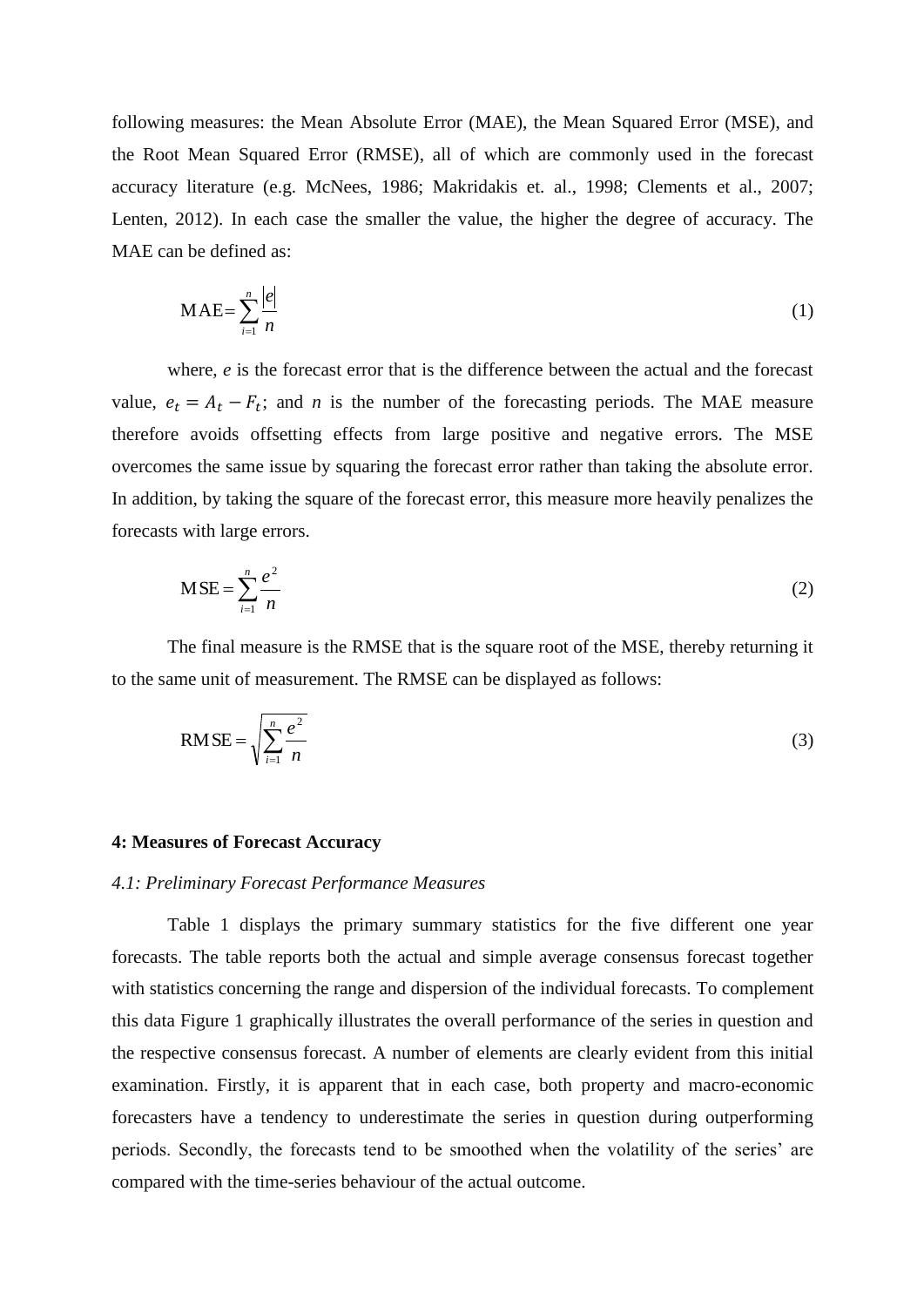With respect to the first point it can be seen that rental growth was consistently underestimated during the 2004-7 period which saw sustained strong percentage increases in the IPD rental index. Indeed, across the entire sample only in 2001 do we observe overestimation of rental growth in strong market conditions when the consensus was 4.50% in contrast to the achieved percentage change of 3.60%. This tendency for under-estimation is also observed with three of the macro-economic series, namely GDP, Consumer Spending and inflation. For GDP and Inflation there is likewise only one year when positive percentage change in the actual series' was overestimated by the consensus, 2005 for GDP and 2002 for Inflation. In the case of Consumer Spending both 2005 and 2006 were exceptions. The unemployment rate series is slightly different, primarily due to the difference in its composition in that a high figure actual depicts worse rather than better economic conditions. However, the tendency to underestimate and be conservative on positive conditions, in this case lower unemployment, is also evident. Up until 2008, in only 2005 is the consensus forecast of the U.K's unemployment rate lower than that which was achieved.

This conservatism in forecasts, and the avoidance of *big* or *bold* forecasts, can be considered in the context of the behavioural considerations discussed earlier in the paper. Scotese (1994) argues that forecasters seek to avoid sudden and large adjustments in order to try and maintain their reputation and credibility. In the specific context of strong conditions an additional factor that may play a role in the provision of conservative forecasts is that the forecast error will be positive. Therefore, the 'better than expected' eventuality has a positive impact on sentiment about economic conditions and the forecast error associated is lost in the optimistic message. However, this conservatism is not only evidence during periods of strong economic performance. Studies such as Zarnowitz & Braun (1993) have noted how forecasters can have a tendency to make systematic errors, overestimating during downturns and underestimating during periods of economic growth. This over-estimation and positive bias of growth in poor conditions was also observed in 2008 and 2009 and the worsening economic conditions following and associated with the financial crisis. Across the different series the impact of the financial crisis and the economic contraction that followed was underestimated, the recovery observed in 2010 in many of the series, was not picked up.

This conservatism results in the forecasts being smoothed, an impact that be can be illustrated if one compares the time-series standard deviations of the consensus forecast with the actual results. As reported in Table 1, for all of the series, with the exception of the Unemployment Rate, the volatility of the actual series is greater, and in some cases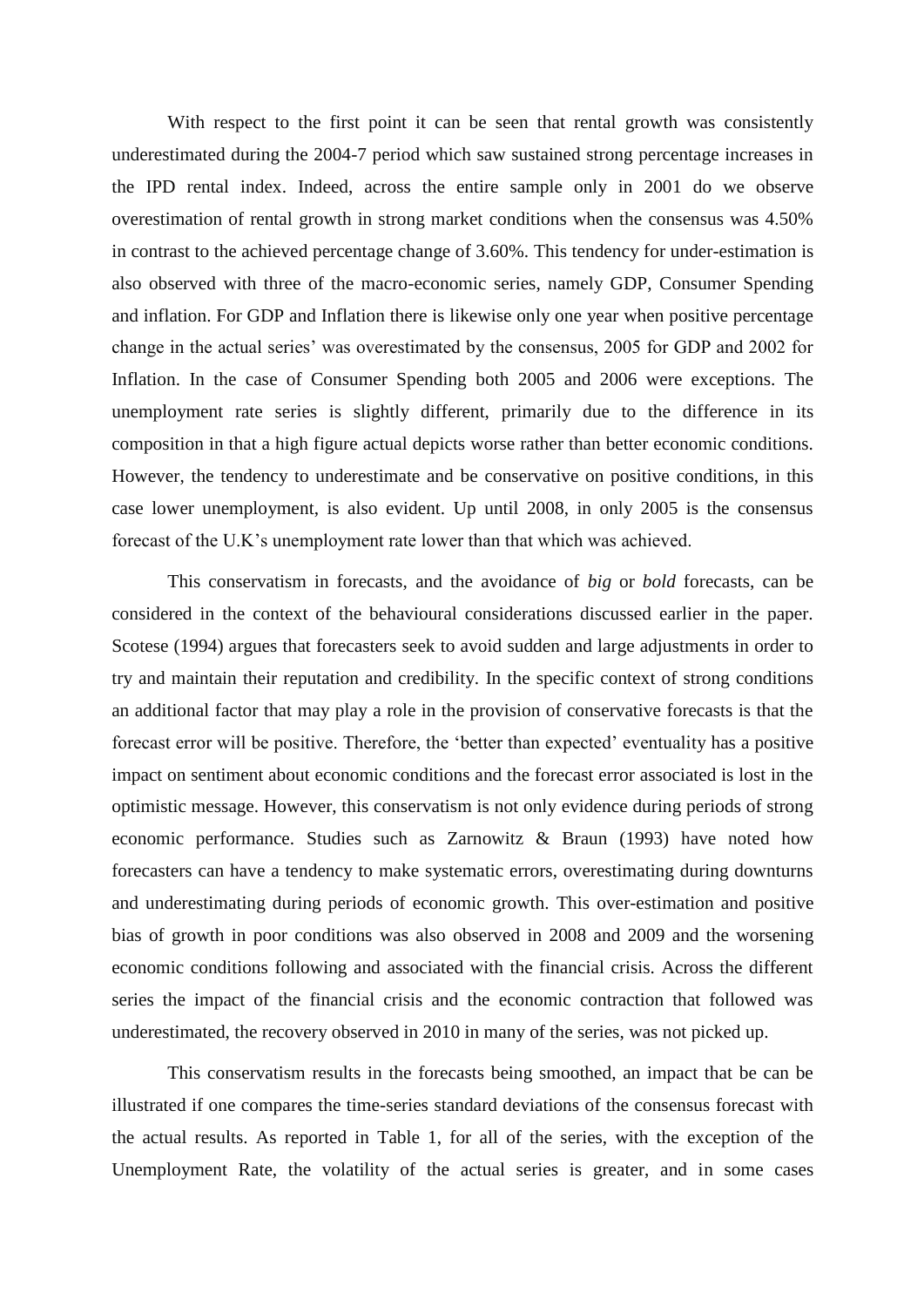substantially so, than that of the respective consensus forecast. For example, with respect to the rental data, the standard deviation of the consensus forecast is 3.40% in comparison 3.82% for the actual IPD index. For GDP the difference is more marked, 0.99% (consensus) in comparison to 2.33% (actual). It is interesting that the difference, and therefore the degree of smoothing, is smaller with the rental series than with GDP, Consumer Spending or Inflation<sup>iv</sup>.

The avoidance of large numbers and the resulting forecast smoothing also implies that forecasters prefer being close to the consensus (Scotese, 1994; Batchelor & Dua, 1991). This literature implies that forecasters are not only conservative in order to be closer to the consensus but that, more generally, they revise their estimates by less than warranted by new information. Table 1 provides information concerning the range and dispersion of the individual forecasts. With the exception of the Unemployment Rate, when in only three years was the actual rate outside the range of any of the individual forecasts, for the remaining macro-economic forecasters this occurred in at last half of the years. In the case of inflation the actual rate of inflation observed was outside the range of individual forecasts in eight years. Consistent with some of the previous evidence, it would appear there is to some extent greater accuracy, certainly with respect to the dispersion observed in the rent forecasts. In only five of the twelve years was the percentage rate of rental growth outside the range of individual forecasts provided, less than in all of the macro series with the exception of the rate of unemployment.

Table 1 and Figure 1 do provide some preliminary evidence as to the relative accuracy of the different series over time. They do illustrate that in most cases, as would be expected, the greatest observed divergence, or inaccuracy, was in the aftermath of the financial crisis. However, from Figure 1 it is noticeable that in comparison to GDP, Consumer Spending and Inflation, the Rent forecasts were more accurate during the immediate worsening of conditions in 2008 and 2009. In contrast, property forecasters had their 'worse' performing year in 2010 when they failed to predict and forecast the bounce back in the market. To expand upon these initial findings Table 2 reports the four key measures of forecast accuracy; Mean Forecast Error (MFE), Mean Absolute Error (MAE), Mean Square Error (MSE) and the Root Mean Square Error (RMSE). Figure 2 graphically compares and contrasts the accuracy of the property and macroeconomic forecasts based on their corresponding RMSEs for the same target years. Both Table 2 and Figure 2 confirm the previous findings in that the rent forecasts displayed the least accuracy in 2010 when they failed to predict the recovery in the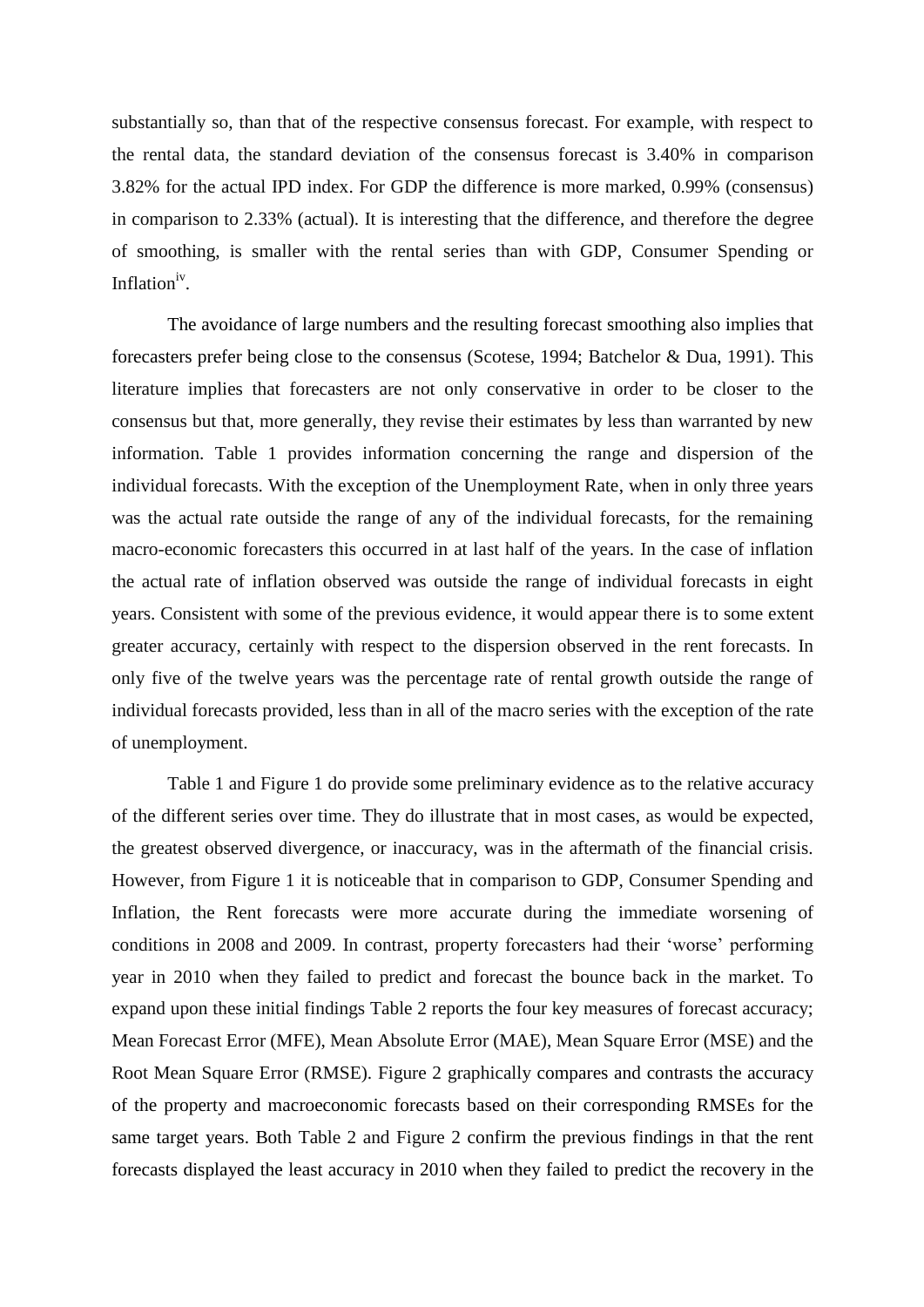U.K. market. This was also true with respect to the Unemployment Rate forecasts which predicted a continuation in the rise in unemployment, whereas in fact it marginally fell in 2010. However, for the remaining macro-economic series the year of heightened inaccuracy was either 2008 or 2009 when the extent of the economic downturn was under-estimated.

What is clear, especially when graphically depicted in Figure 2, is that the property rent forecasts are relatively less accurate than all of the macro-economic series in the majority of years. In 9 out of the 12 years the property forecasts exhibit greater RMSE's than all of the macro-economic ones. The only exceptions are 2007 (inflation), 2009 (GDP and inflation) and 2011 (GDP, consumer spending and inflation). In every other case the RMSE's for the rent forecasts are greater. This result does however have to be viewed in light of the caveat that the rental data itself is more volatile and sees a greater range of variables. The IPD index for rental growth sees actual annual returns across a range of -7.90% to +7.40% over the twelve year period. This is a far greater variation than observed with the macro-economic series.

#### *4.2: Comparative Performance of Forecasts*

To further consider the accuracy and performance of the forecasters we calculate both the correlation between the consensus forecasts and the eventual actual result obtained and also use Theil's U2 statistic to compare the performance against two alternative naive forecasts. Table 3 reports the simple correlation coefficients between the one year forecasts and the actual outcome. In each case the correlation is statistically significant. The property forecasts have a correlation of 0.7417 with the resulting rental growth reported by IPD. Whilst lower than the corresponding coefficients for GDP, Consumer Spending and Unemployment, all of which are in excess of 0.8, the correlation with respect to rents does indicate greater forecast accuracy in comparison to inflation forecasts. This highlights the point made earlier concerning first viewing of the forecast accuracy measures. Of the five series the inflation forecasts perform the weakest. The correlation with actual RPI is 0.5344 and this is only marginally significant at a 10% level.

For the analysis of the naive forecasts we use Theil's U2 statistic (Theil 1966;1971) which can be represented as follows: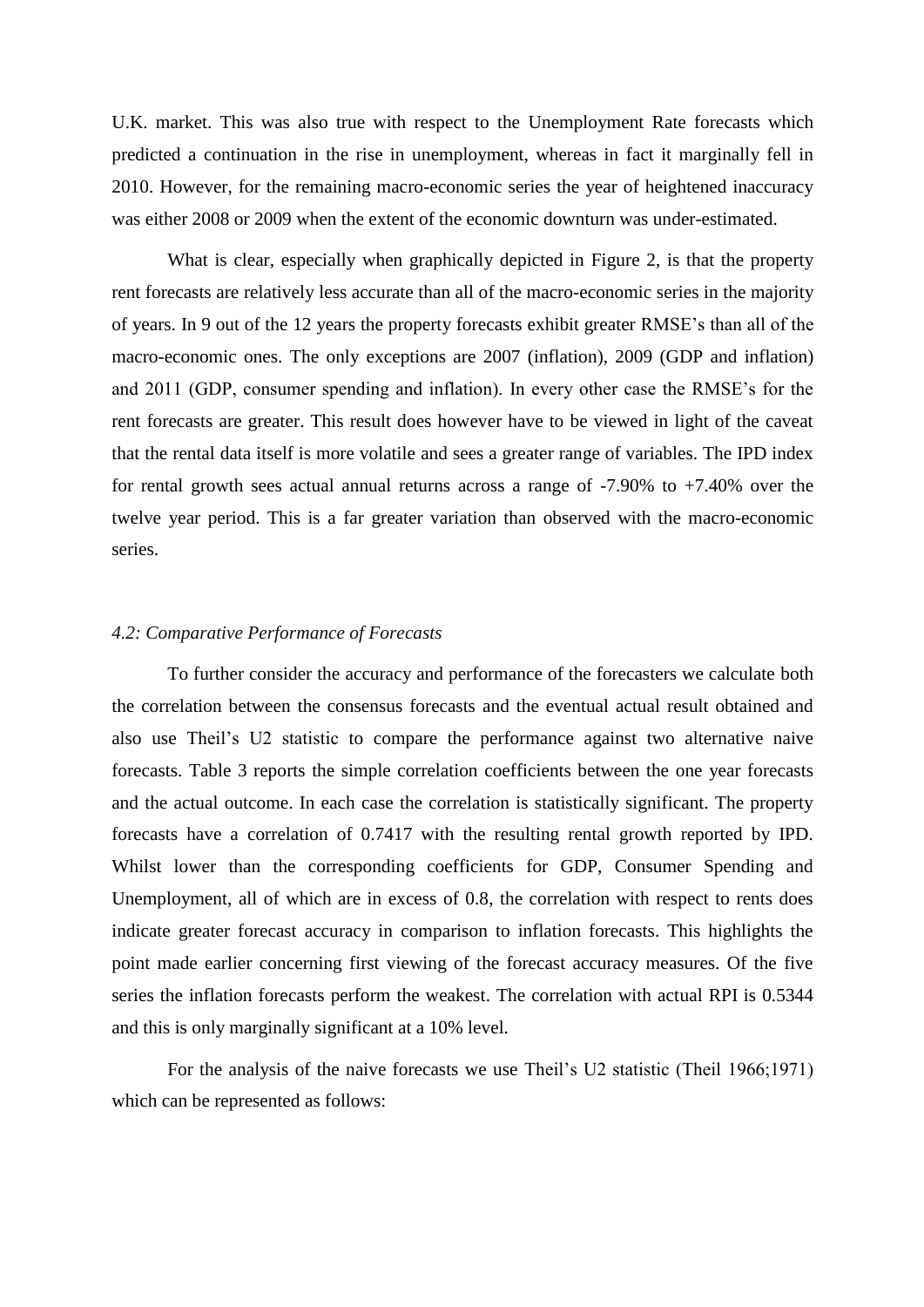$$
\text{Theil's } U2 = \sqrt{\sum_{t=1}^{n-1} \left( \frac{F_{t+1} - Y_{t+1}}{Y_t} \right)^2}{\sum_{t=1}^{n-1} \left( \frac{Y_{t+1} - Y_{t+1}}{Y_t} \right)^2}
$$
\n(4)

where, *F* is the forecast, and *Y* is the observation. Therefore, the U2 statistic can be interpreted as dividing the RMSE of the given forecast by the RMSE of the no-change naive forecast. Hence, the statistic provides the basis for comparing alternative forecasts relative to a naive forecast. If the Theil's U2 has a value less than one, then the forecasts are better than those obtained by using a naive forecast. If the Theil's U2 has a value equal to one, then the forecasts add nothing. Therefore, the naive estimate is just as effective. If the value is greater than one, then the naive forecast can be interpreted as having outperformed the consensus forecasts.

Two alternative naive forecasts are assumed as a basis of comparison. The first naive forecast assumes that the following year's outcome is equal to the current year's outcome. This is effectively a forecast of "*same again*". The second naive forecast uses the long-term average up to the date of the forecast. For example, for rental growth forecasts made in 2002 for 2003, the second naive uses the long-term average growth rates of the IPD index up to 2002. This approach avoids the potential bias from the use of subsequent data that might be incorporated into the averages' figures. The same approach is used with each of the respective reference indices or series'. The results are displayed in Table 4 and do in the main provide positive evidence as to the ability and accuracy of forecasters in the real estate market. The first naive is more accurate than the consensus published forecast in five of the twelve years. In the case of the second naive the corresponding figure is six years. Therefore, the forecasters outperform the naive in at least half of the target years. Of particular interest is that with the exception of the second naive in 2010, all of the years when the naive forecasts outperformed and displayed greater accuracy were during the strong market pre-2007. This reaffirms our previous comments and findings regarding forecast conservatism often being heightened during strong economic conditions. At the time the forecasts actually matter, i.e., during the difficult post 2007 period, in the majority of cases the forecasters outperformed.

These findings also need to be viewed in light of the findings with respect to the macro-economic series'. The rent forecasts perform in a comparable manner against their naive's to those for GDP and Consumer Spending. Both of the naive forecasts outperform the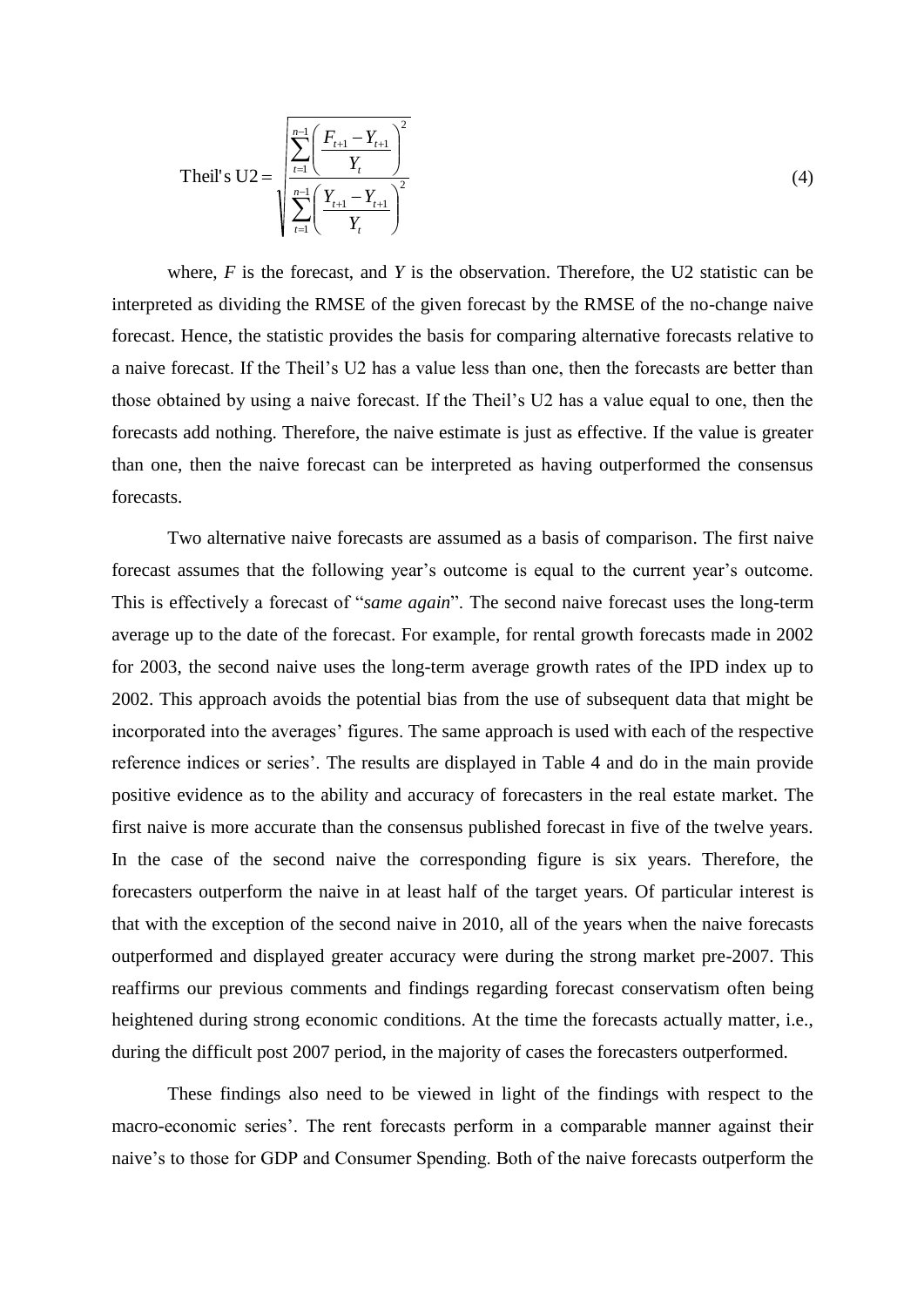GDP forecasts in seven of the twelve years whilst for Consumer Spending the forecasts did worse in six and five years against the two naive's respectively. As with the property forecasts the majority of the under-performance versus the naive's came pre-2007. With regard to the Inflation and Unemployment Rate forecasts there is a marked difference in relative accuracy between the two alternatives. Naive 1, based on the previous year's actual figure performs very well, whilst the second naive, the long-run average, performs noticeably poorly. The first naive outperforms in seven and ten years against the forecasts for inflation and unemployment. This would indicate that certainly with respect to Unemployment a simple forecast based on the previous year's figures will outperform more elaborate estimates. In contrast, figures based on the long-run historical average rarely perform better than the professional forecasts, in only two and one years for inflation and unemployment respectively. However, given the major structural changes in the last twenty years in both inflation and unemployment levels this degree of inaccuracy based on long-term averages is hardly that surprising.

#### **5: Interactions between Macroeconomic and Property Forecasts**

The second key issue that this study address' is the examination of the relationship between the property and macroeconomic forecasts. The rationale in this respect is two-fold, although both issues are based on the importance of underlying economic conditions on the occupier market and therefore rents. In the first instance there will be potentially common factors driving both the economic and property variables. Secondly, the explicit use of macroeconomic forecasts in the estimation of forecasts for the real estate sector may mean that variation in relative accuracy in the macro-economic forecasts feeds through into those for rents. We consider the issue in two ways. The first tests for casual relationships across the different forecasts whilst the second considers the impact of variation in the macro-economic forecasts on both uncertainty and accuracy in the rent forecasts.

#### *5.1: Granger Causality Tests*

In the case of the Granger Causality tests we adopt a Vector Autoregression Analysis (VAR) framework. We assesses the interactions among the rental growth forecasts with the corresponding forecasts for GDP, Consumer Spending, Inflation, and Unemployment. All of these forecasts are on a quarterly basis for the sample period of 1999 to 2011. This basis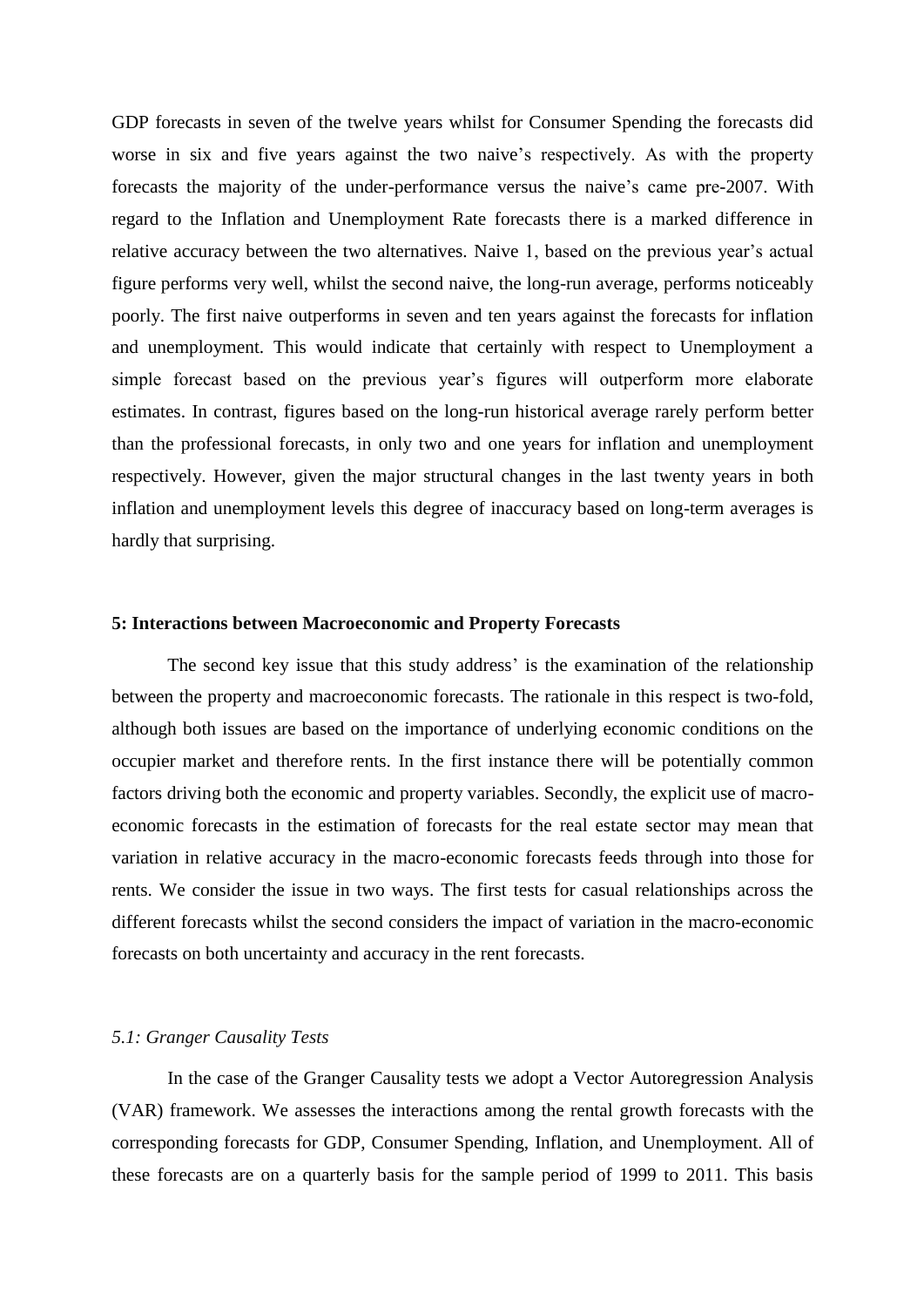results in 47 one-year-ahead forecasts. The VAR specification that is used can be written as follows:

$$
y_{j,t} = \beta_j + \sum_{i=1}^{\rho} \gamma_{j,t-1} y_{j,t-1} + \sum_{k=1}^{4} \sum_{i=1}^{\rho} \alpha_{j,k,t-i} z_{k,t-i} + u_{j,t}
$$
  

$$
z_{k,t} = \mu_k + \sum_{\substack{m=1 \ m \neq k}}^{4} \sum_{i=1}^{\rho} \varphi_{m,t-i} z_{m,t-i} + \sum_{i=1}^{\rho} \delta_{j,t-1} y_{j,t-1} + u_{k,t}
$$
 (5)

where,  $y_{j,t}$  denotes the forecasts for  $j=1,2,3$  property variables. The  $z_{k,t}$  are the forecasts for the four macroeconomic variables where  $\{z_k\}_{k=1}^4$  represents respective macroeconomic series for  $t-i$  quarters, and  $u_{1t}$  and  $u_{2t}$  are white-noise disturbances. The maximum lag length *i*, is determined by the minimisation of the multivariate versions of the information criteria such as Akaike (1974) and Schwarz (1978). These criteria can be defined as follows:

$$
MAIC = \log \left| \hat{\Sigma} \right| + \frac{2k'}{T} \tag{6}
$$

$$
MSBIC = \log \left| \hat{\Sigma} \right| + \frac{k'}{T} \log(T) \tag{7}
$$

where,  $\hat{\Sigma}$  denotes the variance-covariance matrix of the residuals, *T* is the number of observations, and  $k'$  is the total number of independent variables in all equations. The rationale behind basing the analysis on Granger causality tests (Granger, 1969) is that there exists the possibility that when estimating a VAR that includes many lags of the variables, it might be difficult to distinguish which sets of variables have significant effects on each dependent variable and which do not. The use of Granger causality tests allow a clearer analysis of which the macroeconomic forecasts affect the property forecasts and vice versa.

This analysis uses the quarterly one-year-ahead property and macroeconomic forecasts for the period of 1999 to 2011. This sample results in 47 one-year-ahead forecasts. The analysis applies the VAR models as seen in Equation (5). The structure of the system incorporates feedback because  $y_{i,t}$  (property forecasts) and  $z_{k,t}$  (macroeconomic forecasts) are allowed to affect each other. For instance,  $\alpha_{i,k,t-i}$  is the contemporaneous effect of a unit change in  $z_{k,t-i}$  on  $y_{i,t}$ , and  $\delta_{i,t-i}$  is the effect of a unit change in  $y_{i,t-i}$  on  $z_{k,t}$ . The determination of the optimal lag length *i* is achieved by the minimisation of the multivariate versions of the Akaike (1974) and Schwarz (1978) criteria as seen in Equations (6) and (7). Before applying the VAR methodology, it is important to ensure the stationarity of the variables, we therefore use the Augmented Dickey-Fuller (ADF) test (1981). The results are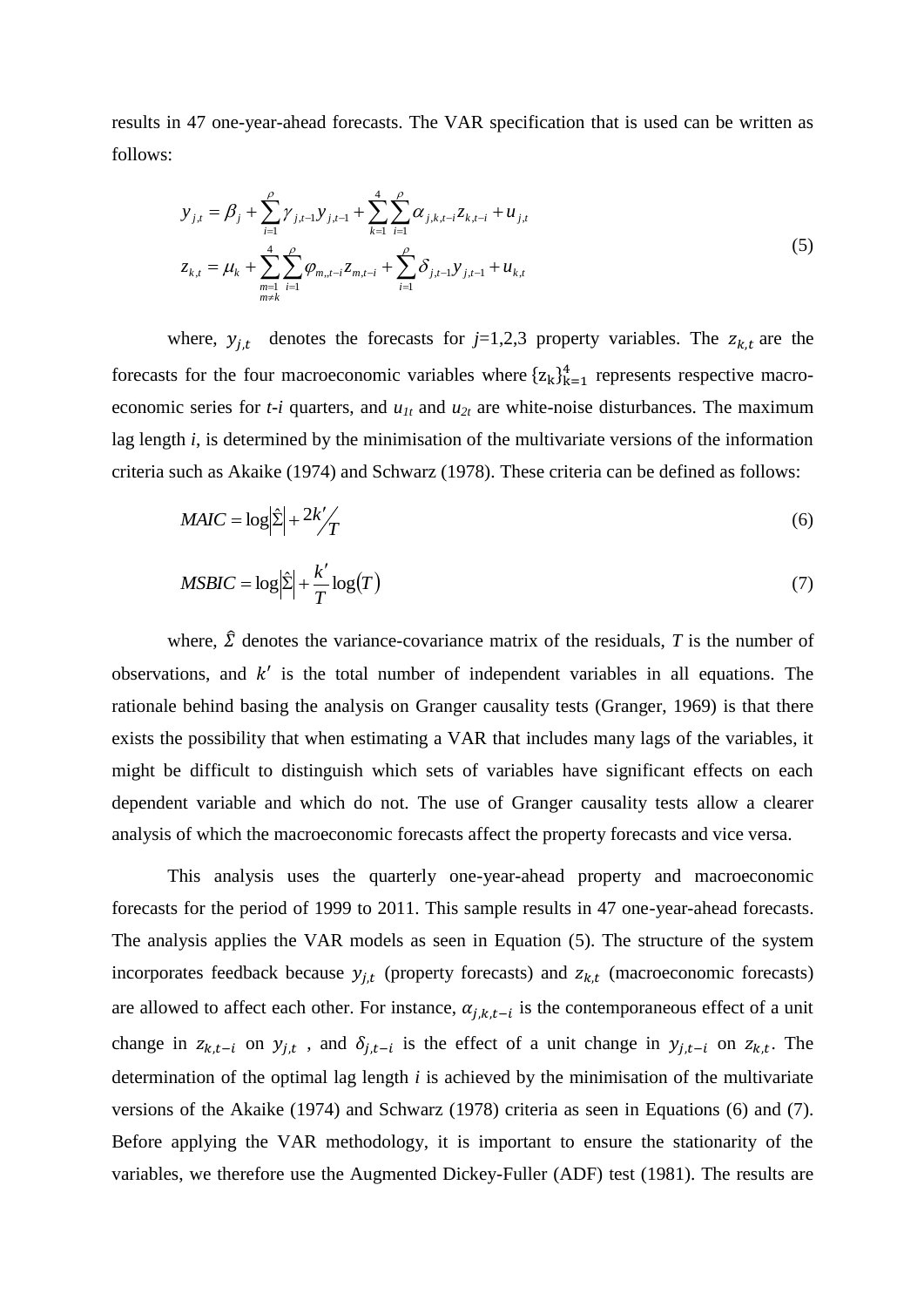reported in Table 4 and demonstrate that both the property and macroeconomic one-yearahead forecasts are integrated by an order of one. For that reason, these forecasts are included in VAR system as first differences. The optimal lag length that minimises the Akaike and Schwarz criteria is four quarters before the time of the forecast.

Table 6 reports the findings from the Granger Causality tests. The findings shows that the one-year-ahead forecasts for Inflation and Unemployment significantly affect the rental growth forecasts. If one examines the underlying coefficients from the VAR system it can be seen that inflation and unemployment are negatively and positively related with the corresponding rent forecasts. Inflation is generally a key variable, significantly causing GDP and Consumer Spending as well as rental growth. It is also noticeable that there is a significant bilateral relationship between the Unemployment Rate and Consumer Spending. As would somewhat be expected there isn't however any evidence of the Rent forecasts significantly impacting upon those for the macro-economic series'.

#### *5.3: The Impact of Economic Uncertanity*

The last component of the empirical analysis investigates whether uncertainty in the macroeconomic forecasts affects uncertainty in the property forecasts and in turn if this uncertainty contributes to heightened inaccuracy in the rent forecasts. We follow recent studies in measuring uncertainty through the cross-sectional variance of the forecasts (e.g. Giordani & Soderlind 2003; Lahiri & Sheng, 2010a). Based on these annual measures of dispersion/disagreement as a proxy for uncertainty we then regress these on a similar measure of uncertainty in the rent forecasts. The regressions have the following form:

$$
VAR(Y)_{t} = \alpha + \beta VAR(Z)_{t} + u_{t}
$$
\n
$$
(8)
$$

where,  $Var(Y)_t$  denotes the current quarterly cross-sectional variance in property forecasts,  $Var(Z)_t$  is the current quarterly cross-sectional variance in the relevant macroeconomic forecast and  $u_t$  is a white-noise process. These regressions enable us to consider whether uncertainty in macroeconomic forecasts at time *t* affects the dispersion in property forecasts at the same time. These regressions based on the quarterly cross-sectional variances. We estimate the models twice, once using the contemporaneous proxies of uncertainty and once with the independent variables lagged. The optimal lag length in the variance of macroeconomic forecasts is determined by the minimisation of the Schwartz Bayesian Criterion (SBC). The optimal lag is one quarter.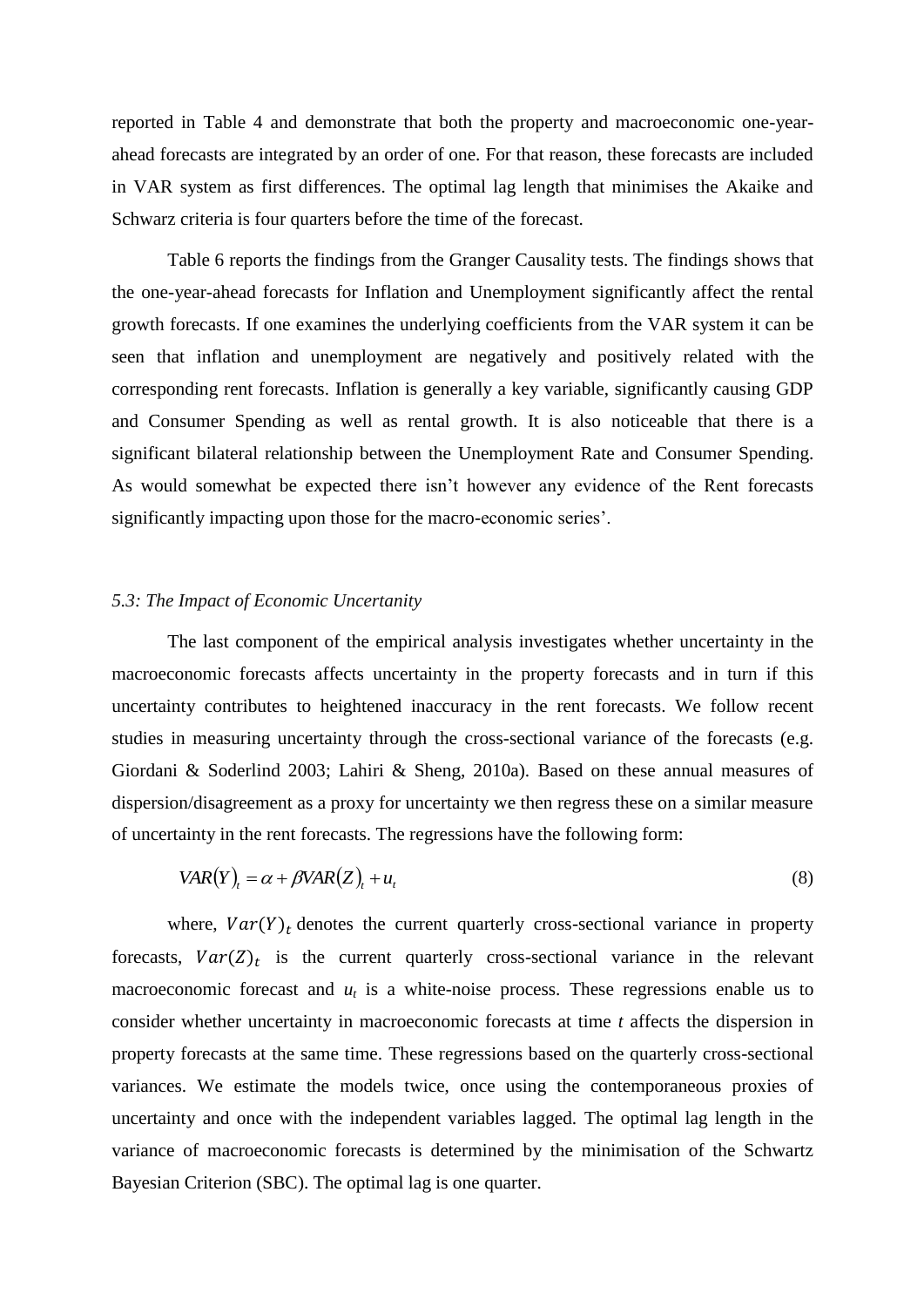The results, reported in Table 7 clearly illustrate that the uncertainty in macroeconomic forecasts is positively related with the uncertainty in property forecasts. In other words, the greater the degree of disagreement across the forecasts of the macroeconomic forecasts, the greater the corresponding dispersion in the property forecasts. With the exception of Consumer Spending, significant positive coefficients are reported for the macro-economic series', both when contemporaneous and lagged measures are used. However, the  $R^2$  clearly has greater explanatory power from contemporaneous uncertainty than from that lagged one-quarter. The results of the regression analysis disclose evidence that property forecasters are indeed affected by the current and the previous-quarter economic conditions at the time of their forecasts. In other words, increased uncertainty surrounding economic conditions, as proxied through the dispersion of the macroeconomic forecasts' does contribute to an increase in the disagreement shown and reported across the rent forecasts.

This analysis can then be extended to consider whether this increased dispersion in macro-economic forecasts also can be related to reduced accuracy in the forecasts of rental growth. We adapt Equation (8), and it's lagged equivalent, by replacing the dependent variable with the annual Mean Absolute Error of the rent forecasts. The model has the following form:

$$
MAE(Y)_{t} = \alpha + \beta VAR(X)_{t} + u_{t}
$$
\n<sup>(9)</sup>

where,  $MAE(Y)<sub>t</sub>$  denotes the quarterly Mean Absolute Error's (MAE) for the rent forecasts at time *t* and  $Var(X)_t$  is the corresponding cross-sectional variances of both the macro-economic as well as the rental forecast. As with the preceding analysis this model is also run in a lagged variation. The results of this specification are shown in Table 8 and show that with the exceptional of Consumer Spending, significant beta coefficients are reported in each case. In addition, the beta coefficients are in each case positively signed, indicating that the uncertainty in both the property and macroeconomic forecasts leads to an increase in the Mean Absolute Error of the rent forecasts. In other words, the greater the uncertainty in these forecasts, the less accurate the forecasts of rental growth are. Thus, property forecasters are not only are affected by the current market conditions (uncertainty) at the time of forecasts but also in that increased uncertainty leads to reduced forecasting accuracy.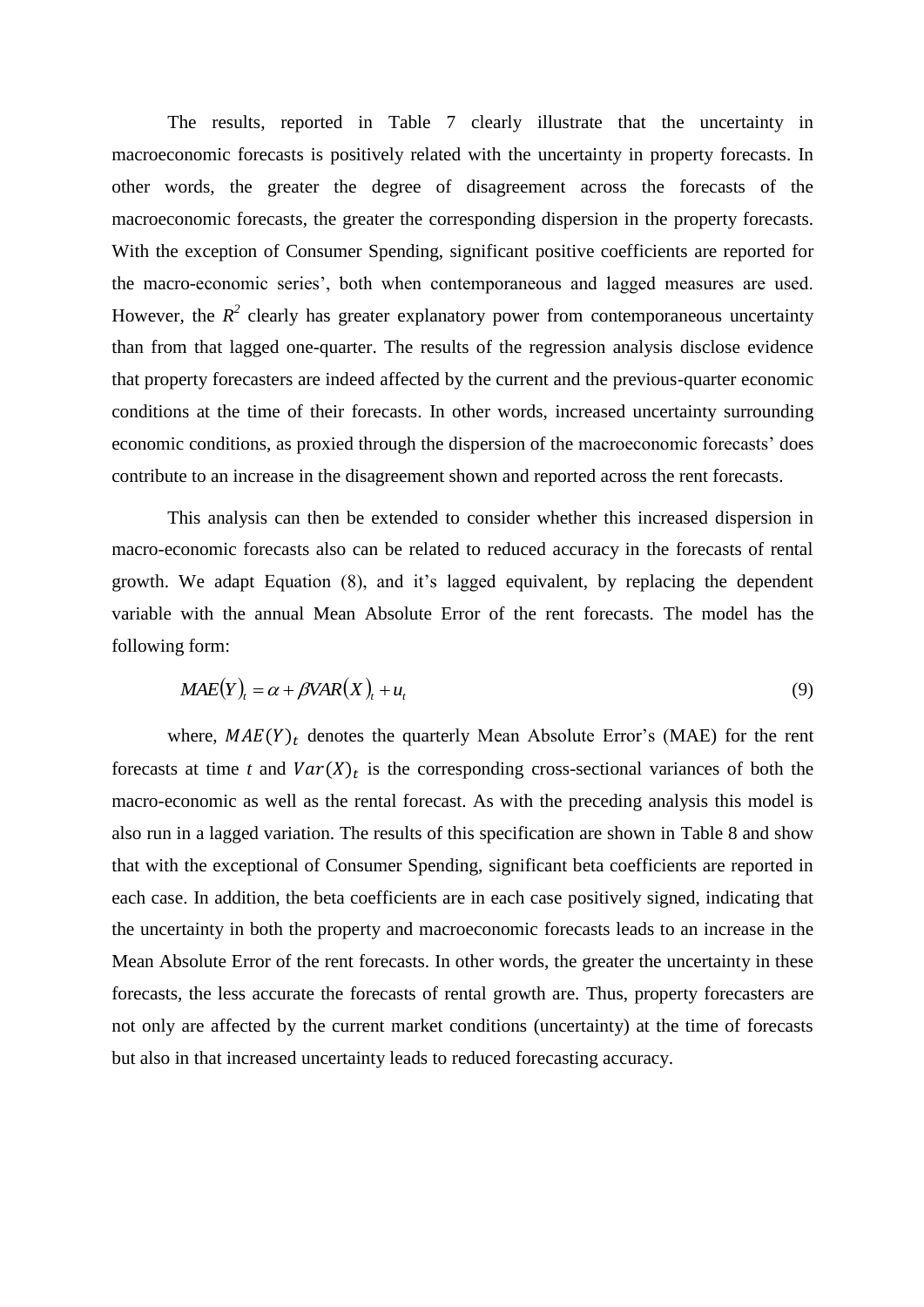#### **6: Conclusion**

This paper has investigated the characteristics of property and macroeconomic forecasts for the one-year-ahead period. The first feature that is examined is the forecasting accuracy of these forecasts. The analysis suggests that both property and macroeconomic forecasters tend to be conservative in their predictions by exhibiting positive forecast errors during the sample period. However, both of the forecasters tend to overestimate when the market is underperforming and vice versa. The property forecasters feel more comfortable predicting the trend in rents than in capital growth and total returns, a finding that is in line with previous studies (Matysiak et. al. 2012).

Additionally, this research suggests that property forecasters are affected by macroeconomic forecasts. Uncertainty in the economy, as measured through dispersion in the macroeconomic forecasts, is positively related with uncertainty in the forecasts of rental growth. In other words, the greater the uncertainty in macroeconomic forecasts, the greater the uncertainty in property forecasts. Finally, the increased uncertainty both in property and macroeconomic forecasts lead to the production of more inaccurate property forecasts. Evidence is found that the greater the uncertainty (cross-sectional variance) of the forecasts, the greater the mean absolute errors of the property forecasts and in turn the smaller their accuracy.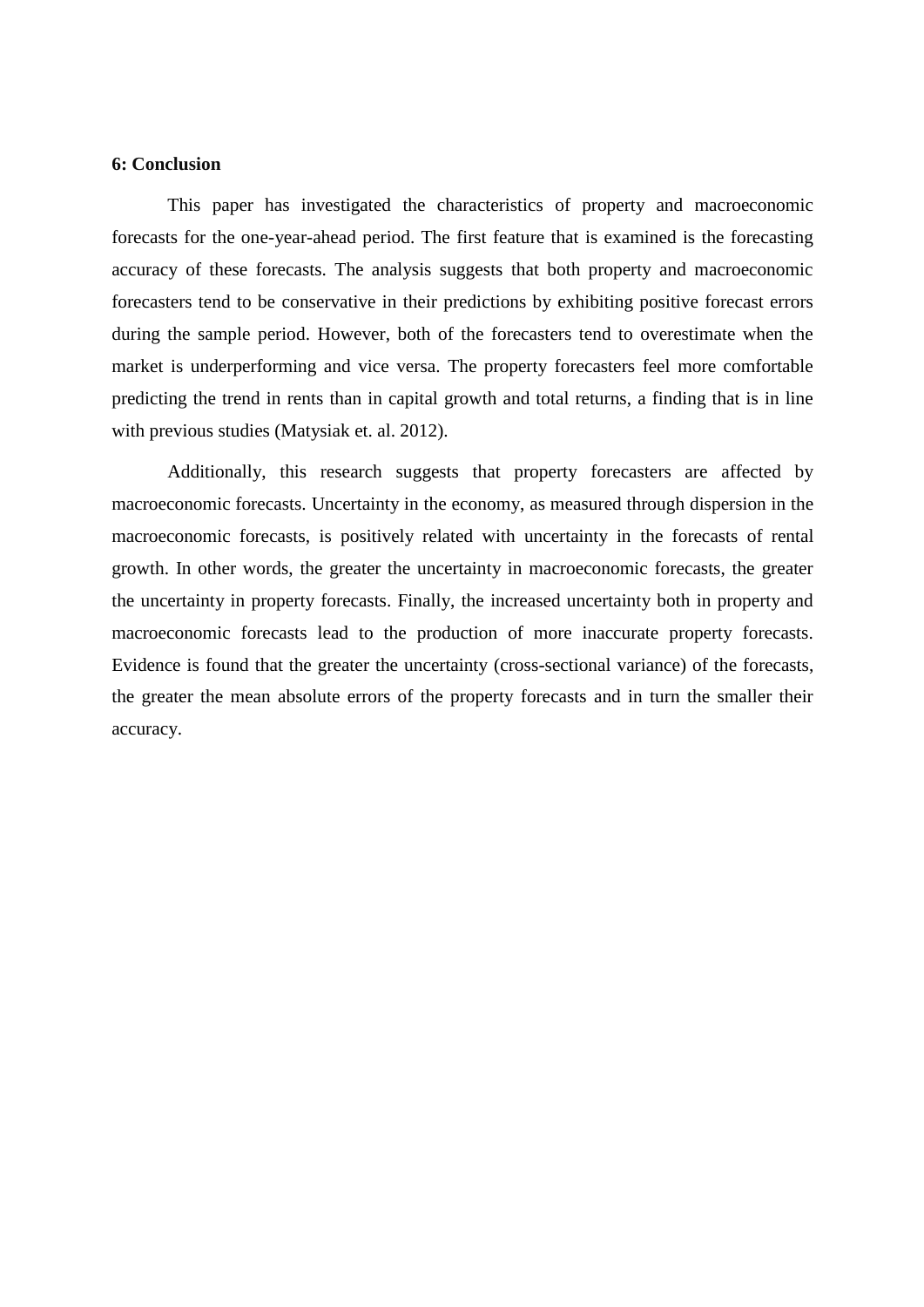#### **References**

Ager, P., Kappler, M. & Osterloh, S. (2009). The Accuracy and Efficiency of the Consensus Forecasts: A Further Application and Extension of the Pooled Approach, *International Journal of Forecasting*, **25**, 167-181.

Akaike H. (1974), A New look at the Statistical Model Identification, *IEEE Transactions on Automatic Control*, **19**(6), 716-723.

Barber, B.M., Lehavy, R. & Trueman, B. (2007). Comparing the Stock Recommendation Performance of Investment Banks and Independent Research Firms, *Journal of Financial Economics*, **85**, 490-517.

Batchelor, R. (2007). Bias in Macroeconomic Forecasts, *International Journal of Forecasting*, **23**, 189-203.

Batchelor, R. & Dua, P. (1991). Blue Chip Rationality Tests, *Journal of Money Credit and Banking*, **23**, 692-705.

Boereo, G., Smith, J. & Wallis, K.F. (2008), Uncertainty and Disagreement in Economic Prediction: The Bank of England Survey of External Forecasters, *The Economic Journal*, **118**, 1107-1127.

Bond, S. & Mitchell, P. (2011). The Information Content of Real Estate Derivative Prices, *Journal of Portfolio Management*, Special Real Estate Issue, 170-181.

Brooks C. & Tsolacos, S., (1999), The Impact of Economic and Financial Factors on UK Property Performance, *Journal of Property Research*, **16**(2), 139-152.

Brooks C. & Tsolacos, S., (2000), Forecasting Models of Retail Rents, *Environment and Planning A*, **32**, 1825-1839.

Brounen, D. and Jennen, M. (2009). Asymmetric Properties of Office Rent Adjustment, *Journal of Real Estate Finance and Economics*, **39**, 336-358.

Campbell D. & Sharpe, S., (2009), Anchoring Bias in Consensus Forecasts and its Effect on Market Prices, *Journal of Financial and Quantitative Analysis*, **44**(2), 369-390.

Chaplin R., (1999), The Predictability of Real Office Rents, *Journal of Property Research*, **16**, 21-49.

Clarke, J., Ferris, S.P., Jayaraman, N. & Lee, J. (2006). Are Analyst Recommendations Biased? Evidence from Corporate Bankruptcies, *Journal of Financial and Quantitative Analysis*, **41**, 169-196.

Clarke, J. & Subramanian, A. (2006). Dynamic Forecasting Behaviour by Analysts: Theory and Evidence, *Journal of Financial Economics*, **80**, 81-113.

Clement, M.B., Hales, J. & Xue, Y. (2011). Understanding Analysts use of Stock Returns and Other Analysts Revisions when Forecasting Earnings, *Journal of Accounting and Economics*, **51**, 279-299.

Clements, M., Joutz, F. & Stekler, H.O. (2007). An Evaluation of the Forecasts of the Federal Reserve: A Pooled Approach, *Journal of Applied Econometrics*, **22**, 121-136.

Cooper, R.A., Day, T.E. & Lewis, C.M. (2001). Following the Leader: A Study of Individual Analysts' Earnings Forecasts, *Journal of Financial Economics*, **61**, 383-416.

Cowen, A., Groysberg, B. & Healy, P. (2006). Which Types of Analyst Firms are More Optimistic?, *Journal of Accounting and Economics*, **41**, 119-146.

D'Arcy, E., McGough, T. & Tsolacos, S. (1997). National Economic Trends, Market Size and City Growth Effects on European Office Rents, *Journal of Property Research*, **14**, 297-308.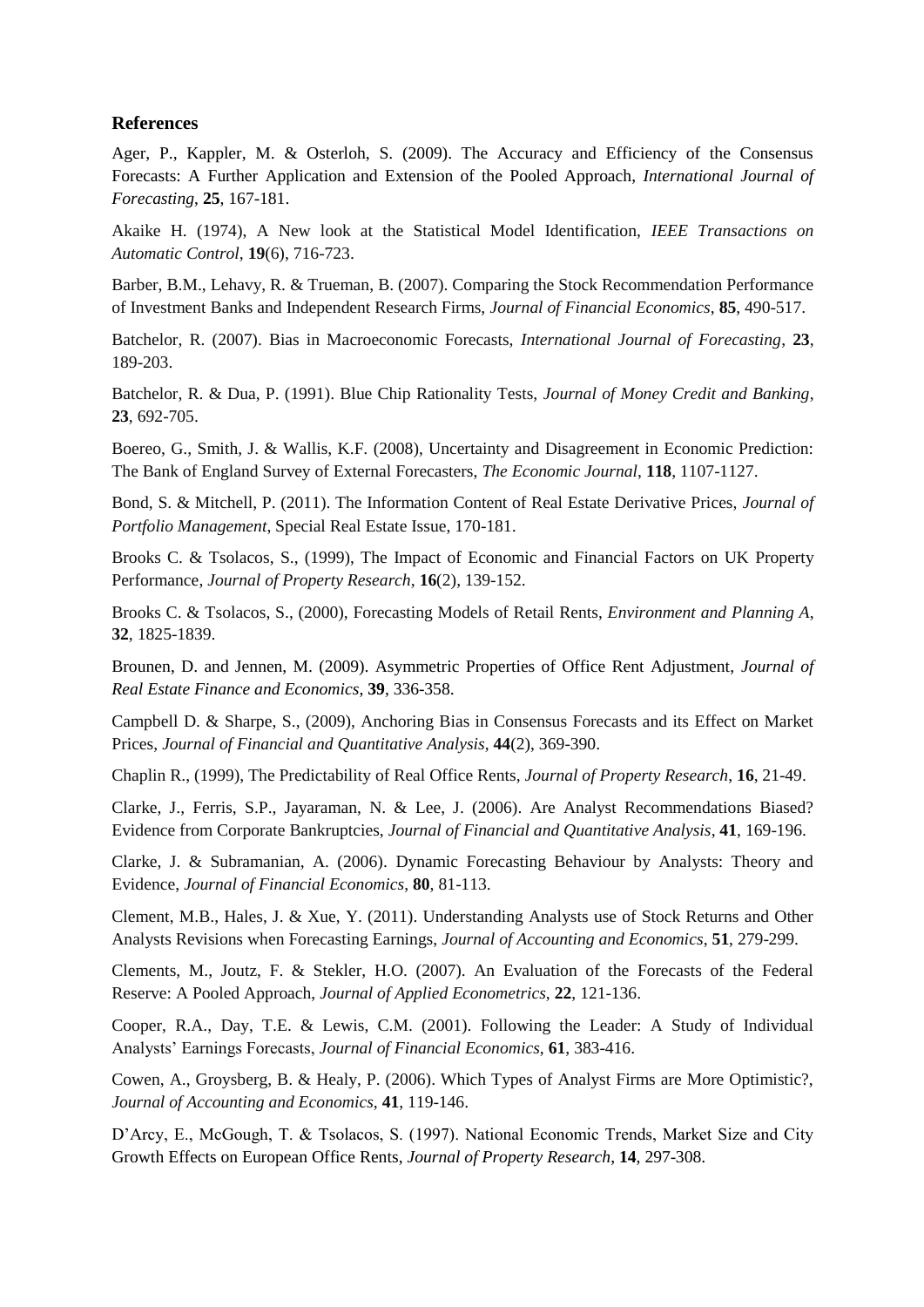De Wit, I. & van Dijk, R. (2003). The Global Determinants of Direct Office Real Estate Returns, *Journal of Real Estate Finance and Economics*, **26**, 27-45.

Dechow, P.M., Hutton, A.P. & Sloan, R.G. (2000). The Relation Between Analyst Forecasts of Long Term Earnings Growth and Stock Price Performance Following Equity Offerings, *Contemporary Accounting Research*, **17**, 1-32.

Donihue, M.R. (1993). Evaluating the Role Judgment Plays in Forecast Accuracy, *Journal of Forecasting*, **12**, 81-92.

Dovern, J. & Weisser, J. (2011), Accuracy, Unbiasedness and Efficiency of Professional Macroeconomic Forecasts: An Empirical Comparison for the G7, *International Journal of Forecasting*, **27**, 452-465.

Ehrbeck, T. & Waldmann, R., (1996), Why are Professional Forecasts Biased? Agency versus Behavioral Explanations, *Quarterly Journal of Economics* **111**, 21.40.

Englund, P., Gunnelin, A., Hendershott, P.H. & Soderberg, B. (2008). Adjustment in Commercial Property Space Markets: Taking Long-Term Leases and Transaction Costs Seriously, *Real Estate Economics*, **36**, 81-109.

Fintzen, D. & Stekler, H.O. (1999). Why Did Forecasters Fail to Predict the 1990 Recession?, *International Journal of Forecasting*, **15**, 309-323.

Giordani, P., & Soderlind, P. (2003), Inflation Forecast Uncertainty, *European Economic Review*, **47**, 1037-1059.

Gjaltema, A. (2001). Judgment in (Population) Forecasting, *Paper presented at European Population Conference,* Helsinki 2001.

Granger C., (1969), "Investigating Causal Relations by Econometric Models and Cross-Spectral Methods", *Econometrica*, **37**, 424-438.

Hendershott, P.H. (1996). Rental Adjustment and Valuation in Overbuilt Markets: Evidence from the Sydney Office Market, *Journal of Urban Economics*, **39**, 51-67.

Hendershott, P.H., Lizieri, C.M. & MacGregor, B.D (2010). Asymmetric Adjustment in the City of London Office Market, *Journal of Real Estate Finance and Economics*, **41**, 80-101.

Hendershott, P.H., Lizieri, C. & Matysiak, G. (1999). The Workings of the London Office Market, *Real Estate Economics*, **27**, 265-387.

Hendershott, P.H., MacGregor, B. & Tse, Y.M. (2002a). Estimation of Rental Adjustment Process, *Real Estate Economics*, **30**, 165-183.

Hendershott, P.H., MacGregor, B. & White, M. (2002b). Explaining Real Commercial Rents using an Error Correction Model with Panel Data, *Journal of Real Estate Finance and Economics*, **24**, 59-87.

Hendry, D. & Clements, M. (2003). Economic Forecasting: Some Lessons from Recent Research, *Economic Modeling*, **20**, 301-329.

Hong, H. & Kubik, J.D. (2003). Analyzing the Analysts: Career Concerns and Biased Earnings Forecasts, *Journal of Finance*, **58**, 313-351.

Ibanez, M.R. & Pennington-Cross, A. (2013). Commercial Property Rent Dynamics in U.S. Metropolitan Areas: An Examination of Office, Industrial, Flex and Retail Space, *Journal of Real Estate Finance and Economics*, **46**, 232-259.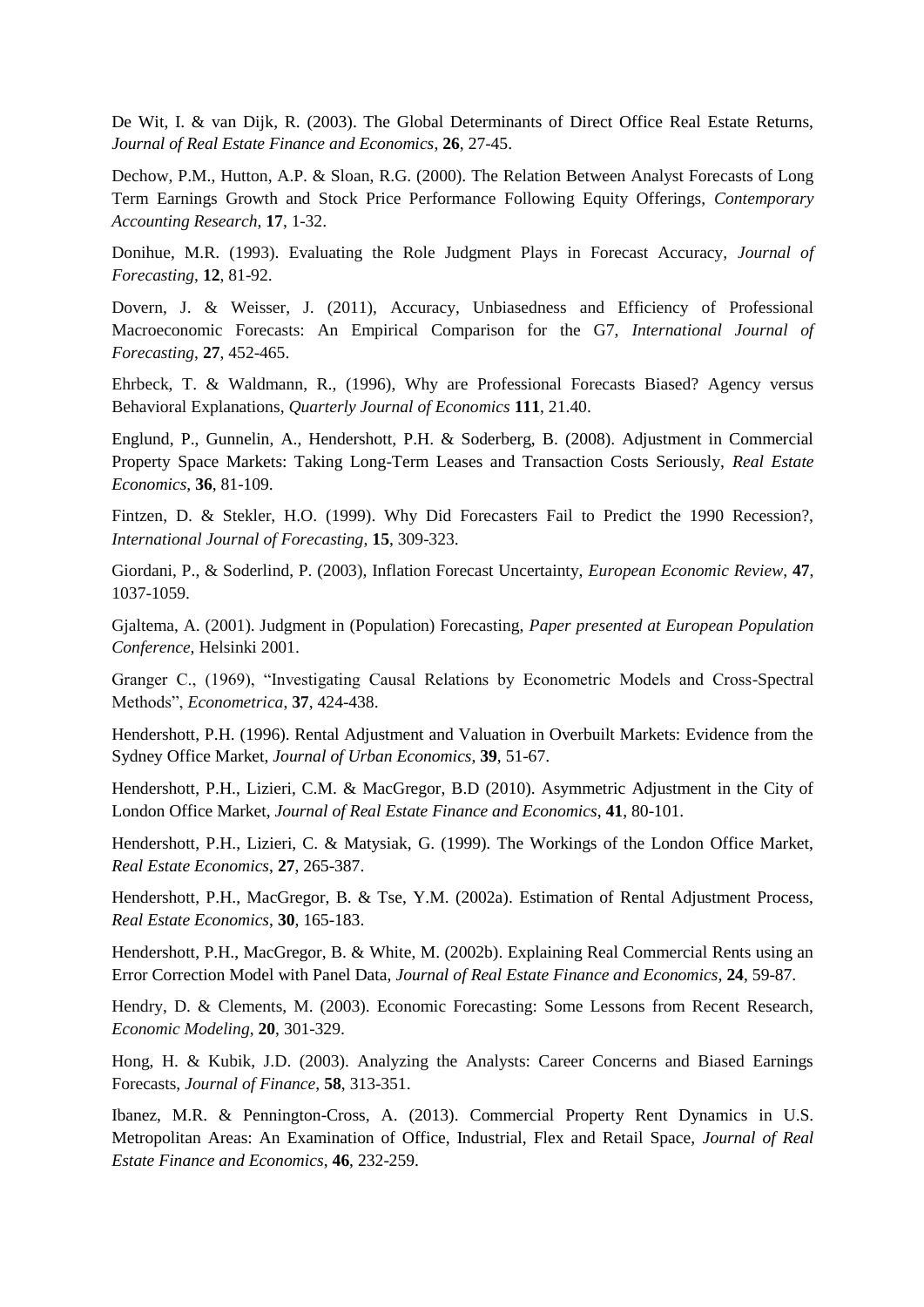Jonung, L. & Larch, M. (2006). Improving Fiscal Policy in the EU. The Case for Independent Forecasts, *Economic Policy*, **21**, 491-534.

Jung, B., Shane, P.B. & Yang, Y.S. (2012). Do Financial Analysts' Long-Term Growth Forecasts Matter? Evidence from Stock Recommendations and Career Outcomes, *Journal of Accounting and Economics*, **53**, 55-76.

Kim, Y., Lobo, G.J. & Song, M. (2011). Analyst Characteristics, Timing of Forecast Revisions and Analyst Forecasting Ability, *Journal of Banking & Finance*, **35**, 2158-2168.

Krystalogianni, A., Matysiak, G. and Tsolacos, S. (2004). Forecasting UK Commercial Real Estate Cycle Phases with Leading Indicators: A Probit Approach, *Applied Economics*, **36**, 2347-2356.

Laster, D., Bennett, P. & Geoum, I. (1999) Rational Bias in Macroeconomic Forecasts, *Quarterly Journal of Economics*, **114**, 293-318.

Lahiri, K. & Sheng, X. (2010a). Measuring Forecast Uncertainty by Disagreement: The Missing Link, *Journal of Applied Econometrics*, **25**, 514-538.

Lahiri, K. & Sheng, X. (2010b). Learning and Heterogeneity in GDP and Inflation Forecasts, *International Journal of Forecasting*, **26**, 265-292.

Lenten, L. (2012), Henderson-Trending of Macroeconomic variables and Forecasting Accuracy, *Journal of Forecasting,* **31**, 68-84.

Ling, D. (2005). A Random Walk Down Main Street: Can Experts Predict Returns on Commercial Real Estate? *Journal of Real Estate Research*, **27**, 137-154.

Loungani, P. (1986). Oil Price Shocks and the Dispersion Hypothesis, *Review of Economics and Statistics* **58**: 536-539.

Makridakis, S., Wheelwright, S. & Hyndman, R. (1998), Forecasting Methods and Applications, Wiley, New York.

Matysiak G., Papastamos, D. & Stevenson, S. (2012). *Reassessing the Accuracy of UK Commercial Property Forecasts*, Report for the Investment Property Forum.

Matysiak, G. & Tsolacos, S. (2003), Indentifying Short-Term Leading Indicators for Real Estate Rental Performance, *Journal of Property Investment & Finance*, **21**, 212-232.

McAllister, P., Newell, G. & Matysiak, G. (2008). Agreement and Accuracy in Consensus Forecasts of the UK Commercial Property Market, *Journal of Property Research*, **25**, 1-22.

McNees, S.K. (1986), Forecasting Accuracy of Alternative Techniques: A Comparison of U.S. Macroeconomic Forecasts, *Journal of Business and Economic Statistics*, **4**, 5-15.

McNees, S.K. (1990). The Role of Judgment in Macroeconomic Forecasting Accuracy, *International Journal of Forecasting*, **6**, 287-299.

Oller, E. & Barot, B. (2000). The Accuracy of European Growth and Inflation Forecasts, *International Journal of Forecasting*, **16**, 293-315.

Pons-Novell, J. (2003). Strategic Bias, Herding Behavior and Economic Forecasts, *Journal of Forecasting*, **22**, 67-77.

Rosen, K. T. (1984) Towards a Model of The Office Building Sector, *Journal of the American Real Estate and Urban Economics Association*, **12**, 261-269.

Schwarz, G. (1978), Estimating the Dimension of a Model, *Annals of Statistics*, **6**, 461-464.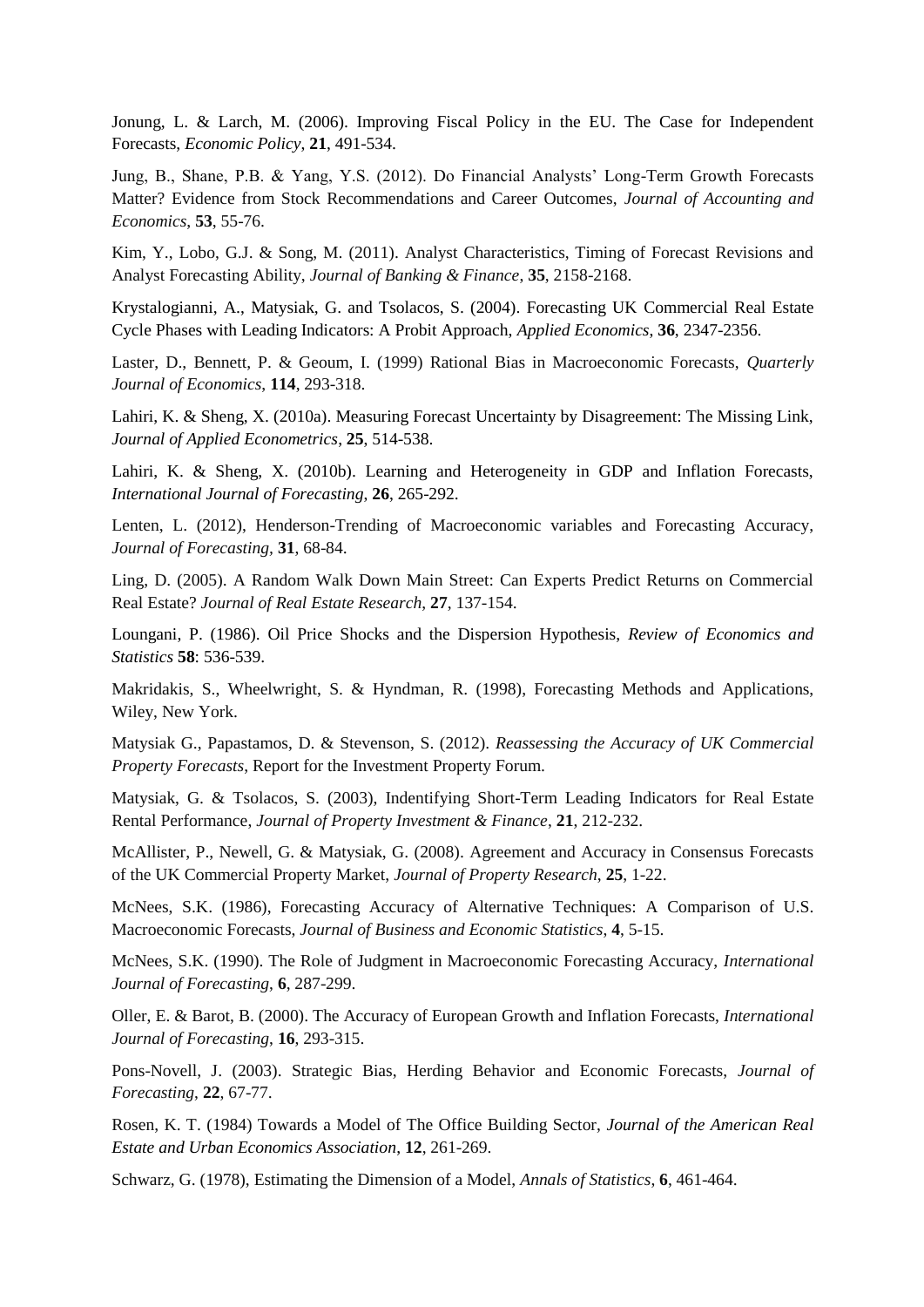Scotese, C.A. (1994). Forecast Smoothing and the Optimal Underutilization of Information at the Federal Reserve, *Journal of Macroeconomics*, **16**, 653-670.

Shilling, J.D., Sirmans, C. F. & Corgel, J. B. (1987) Price Adjustment Process for Rental Office Space, *Journal of Urban Economics*, **22**, 90-100.

Stekler, H.O. (2007). The Future of Macroeconomic Forecasting: Understanding the Forecasting Process, *International Journal of Forecasting*, **23**, 237-248.

Stevenson, S. & McGarth, O. (2003), A Comparison of Alternative Rental Forecasting Models: Empirical Tests on the London Office Market, *Journal of Property Research*, **20**, 235-260.

Theil, H. (1966).*Applied Economic Forecasting*, North Holland, Amsterdam.

Theil, H. (1971). *Principles of Econometrics*, North Holland, Amsterdam.

Welch, I. (2000). Herding Among Security Analysts, *Journal of Financial Economics*, **58**, 369-396.

Wheaton, W.C. (1987). The Cyclical Behavior of the National Office Market, *Journal of the American Real Estate and Urban Economics Association*, **15**, 281-299.

Wheaton, W.C. & Torto, R.G. (1988). Vacancy Rates and the Future of Office Rents, *Journal of the American Real Estate and Urban Economics Association*, **16**, 430-436.

Wheaton, W.C. & Torto, R. G. (1994). Office Rent Indices and their Behaviour over Time, *Journal of Urban Economics*, **35**, 121-139.

Wheaton, W.C., Torto, R.G. & Evans, P. (1997). The Cyclic Behavior of the Greater London Office Market, *Journal of Real Estate Finance and Economics*, **15**, 77-92.

Zarnowitz, V. & Braun, P. (1993). Twenty Two Years of the NBER-ASA Quarterly Outlook Surveys: Aspects and Comparisons of Forecasting Performance, *University of Chicago Press*, 11-94.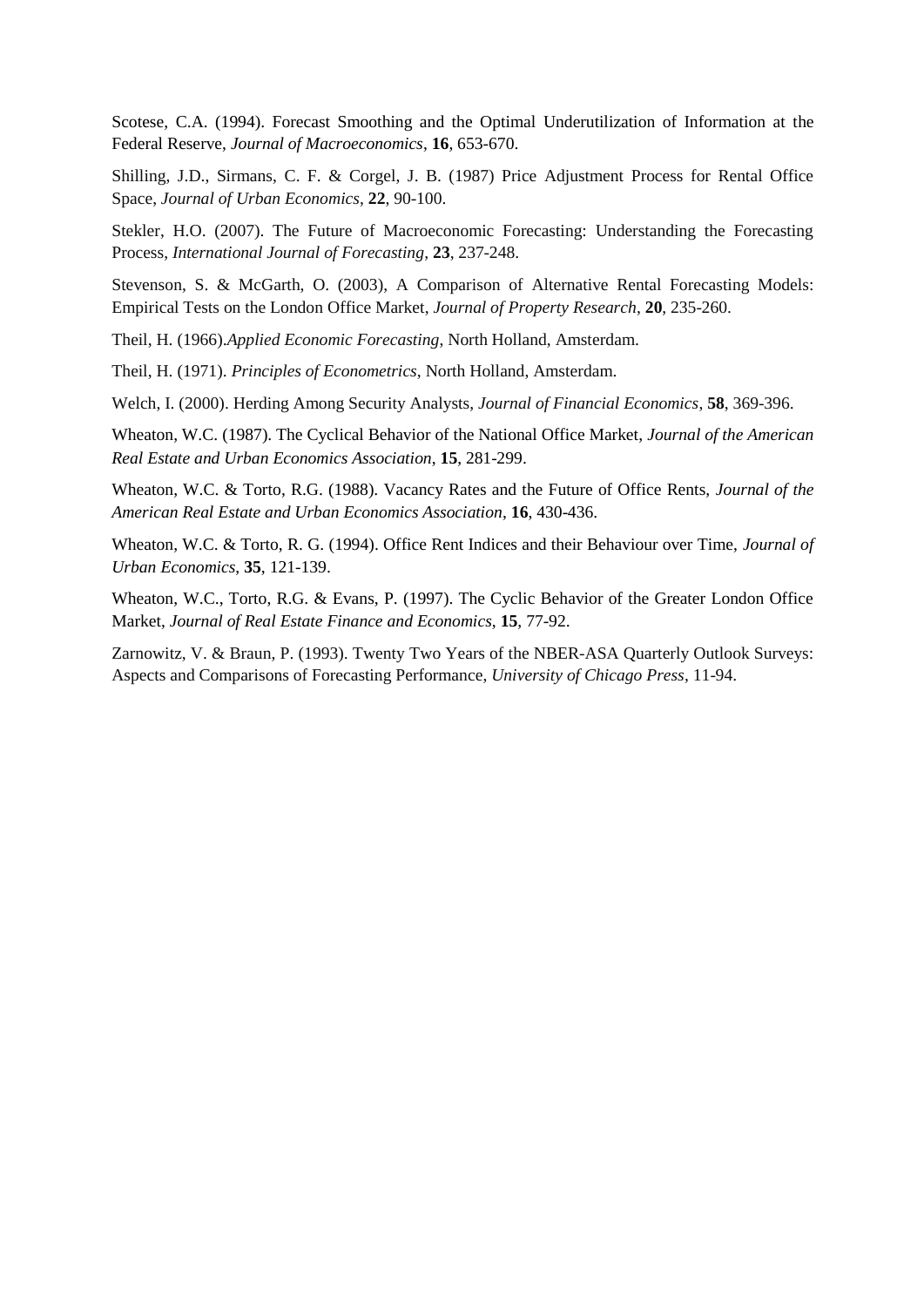## **Tables and Figures**

|                                             | 2000   | 2001   | 2002    | 2003    | 2004    | 2005              | 2006   | 2007    | 2008    | 2009     | 2010     | 2011    | <b>StDv</b> |
|---------------------------------------------|--------|--------|---------|---------|---------|-------------------|--------|---------|---------|----------|----------|---------|-------------|
| <b>Panel A: Rental Growth Forecasts</b>     |        |        |         |         |         |                   |        |         |         |          |          |         |             |
| Actual                                      | 7.40   | 3.60   | $-1.20$ | $-2.00$ | 2.10    | 2.90              | 4.00   | 4.70    | $-1.20$ | $-7.90$  | $-0.50$  | 0.60    | 3.8244      |
| Consensus<br>Forecast                       | 4.00   | 4.50   | 1.30    | 0.20    | $-0.60$ | 2.00              | 2.40   | 3.50    | 2.60    | $-6.30$  | $-6.10$  | 1.04    | 3.4036      |
| Min                                         | 2.00   | 2.60   | $-2.00$ | $-2.00$ | $-2.10$ | 0.60              | 0.60   | 2.60    | 1.10    | $-10.80$ | $-12.80$ | $-0.70$ |             |
| Max                                         | 6.50   | 7.10   | 3.50    | 2.20    | 0.70    | 3.10              | 3.70   | 5.00    | 5.30    | $-2.10$  | $-1.90$  | 3.60    |             |
| Range                                       | 4.50   | 4.50   | 5.50    | 4.20    | 2.80    | 2.50              | 3.10   | 2.40    | 4.20    | 8.70     | 10.90    | 4.30    |             |
| StDev                                       | 1.20   | 1.30   | 1.60    | 1.20    | 0.90    | 0.60              | 0.60   | 0.50    | 1.00    | 2.30     | 2.30     | 0.87    |             |
| $\rm{JB}$                                   | 2.30   | 1.50   | 4.30    | 1.10    | 1.90    | 0.30              | 6.30a  | 1.90    | 6.10a   | 0.60     | 6.20a    | 6.54a   |             |
| Obs                                         | $28\,$ | 28     | $25\,$  | 18      | $21\,$  | $27\,$            | $28\,$ | 29      | 29      | 23       | $27\,$   | $27\,$  |             |
| <b>Panel B: GDP Forecasts</b>               |        |        |         |         |         |                   |        |         |         |          |          |         |             |
| Actual                                      | 4.36   | 3.10   | 2.62    | 3.46    | 2.91    | 2.06              | 2.57   | 3.41    | $-1.11$ | $-4.47$  | 2.07     | 0.65    | 2.3333      |
| Consensus<br>Forecast                       | 2.91   | 2.68   | 2.00    | 2.52    | 2.63    | 2.58              | 2.17   | 2.43    | 1.95    | $-0.95$  | 1.24     | 1.96    | 0.9913      |
| Min                                         | 2.10   | 2.30   | 1.40    | 1.60    | 0.30    | 0.80              | 0.20   | 0.50    | $-0.10$ | $-2.10$  | $-0.50$  | 0.80    |             |
| Max                                         | 3.80   | 3.20   | 2.70    | 3.10    | 3.50    | 3.20              | 2.90   | 2.90    | 2.40    | 0.30     | 2.00     | 3.10    |             |
| Range                                       | 1.70   | 0.90   | 1.30    | 1.50    | 3.20    | 2.40              | 2.70   | 2.40    | 2.50    | 2.40     | 2.50     | 2.30    |             |
| StDev                                       | 0.41   | 0.19   | 0.35    | 0.33    | 0.59    | 0.44              | 0.50   | 0.46    | 0.50    | 0.69     | 0.54     | 0.50    |             |
| $\rm{JB}$                                   | 0.44   | 2.15   | 0.27    | 5.84b   | 143.26a | 152.25a           | 99.85a | 211.01a | 182a    | 0.95     | 19.46a   | 1.26    |             |
| Obs                                         | $22\,$ | $23\,$ | 24      | $20\,$  | 25      | $27\,$            | 30     | $27\,$  | 24      | $28\,$   | $24\,$   | 26      |             |
| <b>Panel C: Consumer Spending Forecasts</b> |        |        |         |         |         |                   |        |         |         |          |          |         |             |
| Actual                                      | 5.21   | 3.90   | 4.16    | 3.06    | 2.94    | 2.11              | 1.77   | 2.62    | $-1.48$ | $-3.60$  | 1.23     | $-1.22$ | 2.4927      |
| Consensus<br>Forecast                       | 3.16   | 2.72   | 2.66    | 2.57    | 2.38    | 2.27              | 1.85   | 2.28    | 1.75    | $-1.23$  | 0.23     | 1.25    | 1.1819      |
| Min                                         | 2.20   | 2.20   | 1.80    | 1.50    | 1.60    | 1.00              | 0.60   | 1.30    | 0.60    | $-3.47$  | $-1.10$  | $-0.50$ |             |
| Max                                         | 4.30   | 3.60   | 4.00    | 3.90    | 4.20    | 3.06              | 2.50   | 3.40    | 2.30    | 0.60     | 2.00     | 3.90    |             |
| Range                                       | 2.10   | 1.40   | 2.20    | 2.40    | 2.60    | 2.06              | 1.90   | 2.10    | 1.70    | 4.07     | 3.10     | 4.40    |             |
| StDev                                       | 0.54   | 0.36   | 0.52    | 0.55    | 0.59    | 0.47              | 0.46   | 0.47    | 0.48    | 1.06     | 0.82     | 0.94    |             |
| $_{\rm JB}$                                 | 0.18   | 3.61   | 0.72    | 0.92    | 16.04a  | 6.26 <sub>b</sub> | 2.93   | 0.32    | 3.29    | 0.20     | 1.18     | 3.97    |             |
| Obs                                         | 22     | 22     | 24      | 20      | 25      | 27                | 30     | 27      | 24      | 28       | 24       | 26      |             |

#### **Table 1: Performance of the One-Year Forecasts**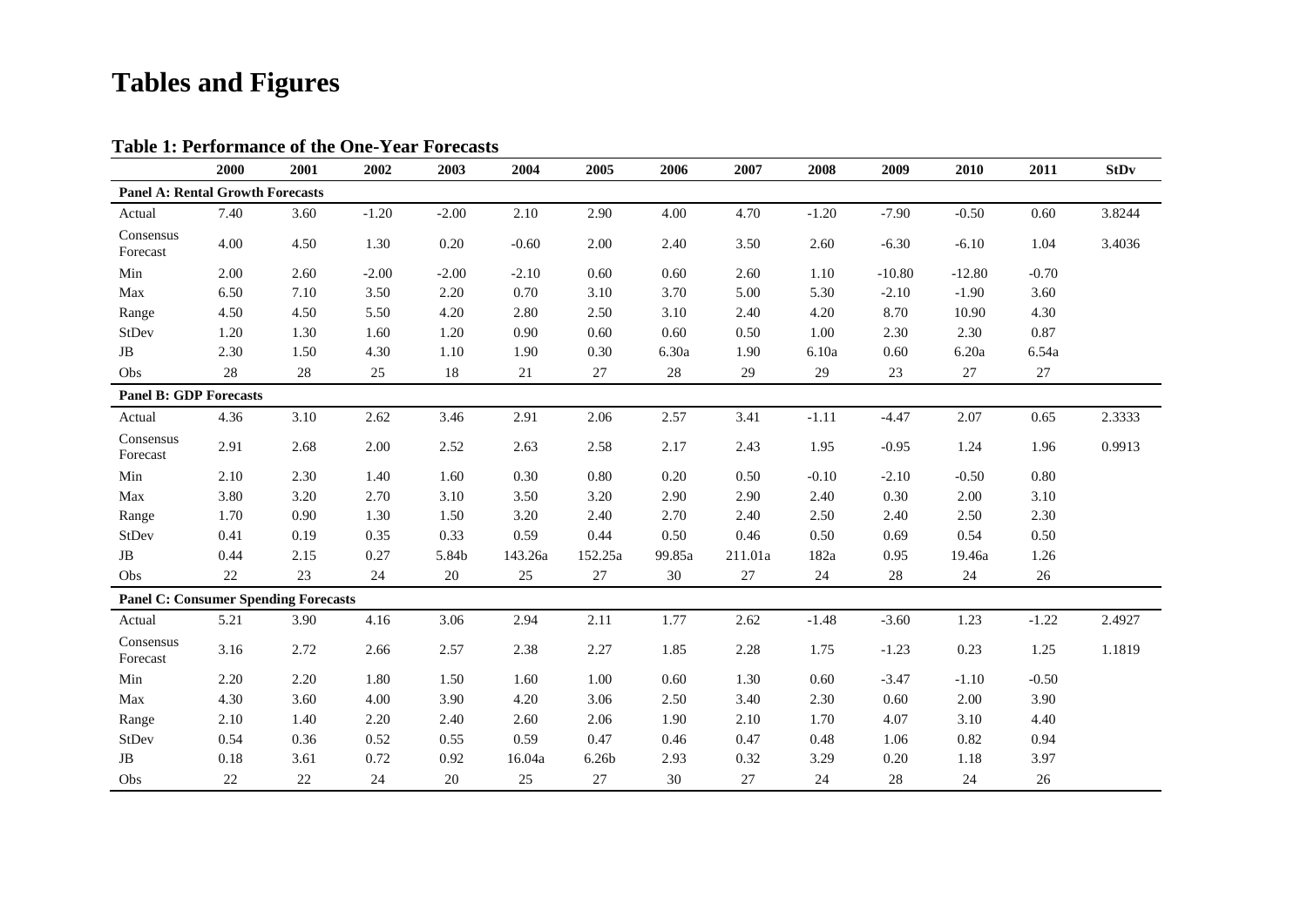| <b>Panel D: Inflation (RPI) Forecasts</b>   |      |      |        |      |       |        |      |       |      |         |      |      |        |
|---------------------------------------------|------|------|--------|------|-------|--------|------|-------|------|---------|------|------|--------|
| Actual                                      | 2.88 | 1.80 | 1.62   | 2.88 | 2.92  | 2.79   | 3.15 | 4.18  | 3.92 | $-0.53$ | 4.52 | 5.07 | 1.4343 |
| Consensus<br>Forecast                       | 2.26 | 2.30 | 2.33   | 2.32 | 2.48  | 2.33   | 2.27 | 2.71  | 2.66 | 2.51    | 2.54 | 3.46 | 0.3204 |
| Min                                         | 1.60 | 1.80 | 1.90   | 2.00 | 1.80  | 1.90   | 1.40 | 2.00  | 2.10 | 1.01    | 1.30 | 3.00 |        |
| Max                                         | 2.70 | 2.80 | 3.30   | 2.90 | 2.90  | 2.90   | 2.90 | 3.20  | 3.40 | 4.00    | 4.00 | 4.14 |        |
| Range                                       | 1.10 | 1.00 | 1.40   | 0.90 | 1.10  | 1.00   | 1.50 | 1.20  | 1.30 | 2.99    | 2.70 | 1.14 |        |
| StDev                                       | 0.26 | 0.25 | 0.30   | 0.26 | 0.23  | 0.29   | 0.34 | 0.28  | 0.30 | 0.69    | 0.68 | 0.31 |        |
| JB                                          | 1.91 | 0.22 | 22.94a | 2.83 | 7.04b | 0.72   | 0.35 | 1.11  | 0.49 | 0.02    | 1.16 | 1.42 |        |
| Obs                                         | 22   | 23   | 23     | 20   | 25    | 27     | 26   | 26    | 22   | 25      | 20   | 22   |        |
| <b>Panel E: Unemployment Rate Forecasts</b> |      |      |        |      |       |        |      |       |      |         |      |      |        |
| Actual                                      | 3.60 | 3.10 | 3.20   | 3.09 | 2.71  | 2.75   | 2.90 | 2.60  | 2.80 | 4.60    | 4.50 | 4.70 | 0.7500 |
| Consensus<br>Forecast                       | 4.11 | 3.51 | 3.54   | 3.25 | 3.15  | 2.70   | 3.00 | 3.12  | 2.88 | 4.04    | 5.91 | 4.81 | 0.8876 |
| Min                                         | 3.60 | 3.20 | 2.90   | 2.80 | 2.70  | 2.30   | 2.60 | 2.70  | 2.30 | 3.20    | 4.80 | 4.00 |        |
| Max                                         | 4.50 | 4.00 | 4.20   | 3.80 | 3.80  | 3.50   | 3.50 | 3.70  | 3.60 | 4.80    | 7.00 | 5.40 |        |
| Range                                       | 0.90 | 0.80 | 1.30   | 1.00 | 1.10  | 1.20   | 0.90 | 1.00  | 1.30 | 1.60    | 2.20 | 1.40 |        |
| <b>StDev</b>                                | 0.24 | 0.23 | 0.33   | 0.22 | 0.23  | 0.28   | 0.22 | 0.20  | 0.29 | 0.42    | 0.55 | 0.33 |        |
| JB                                          | 0.67 | 1.95 | 0.43   | 2.70 | 4.72c | 13.68a | 1.33 | 8.93b | 0.87 | 0.69    | 0.33 | 2.57 |        |
| Obs                                         | 22   | 21   | 23     | 20   | 22    | 24     | 26   | 25    | 22   | 24      | 21   | 18   |        |

#### **Table 1: Performance of the One-Year Forecasts (continued)**

Note: Table 1 displays the actual figures for each of the five series together with descriptive statistics for the Consensus and individual

forecasts. Each of the forecasts are one-year ahead.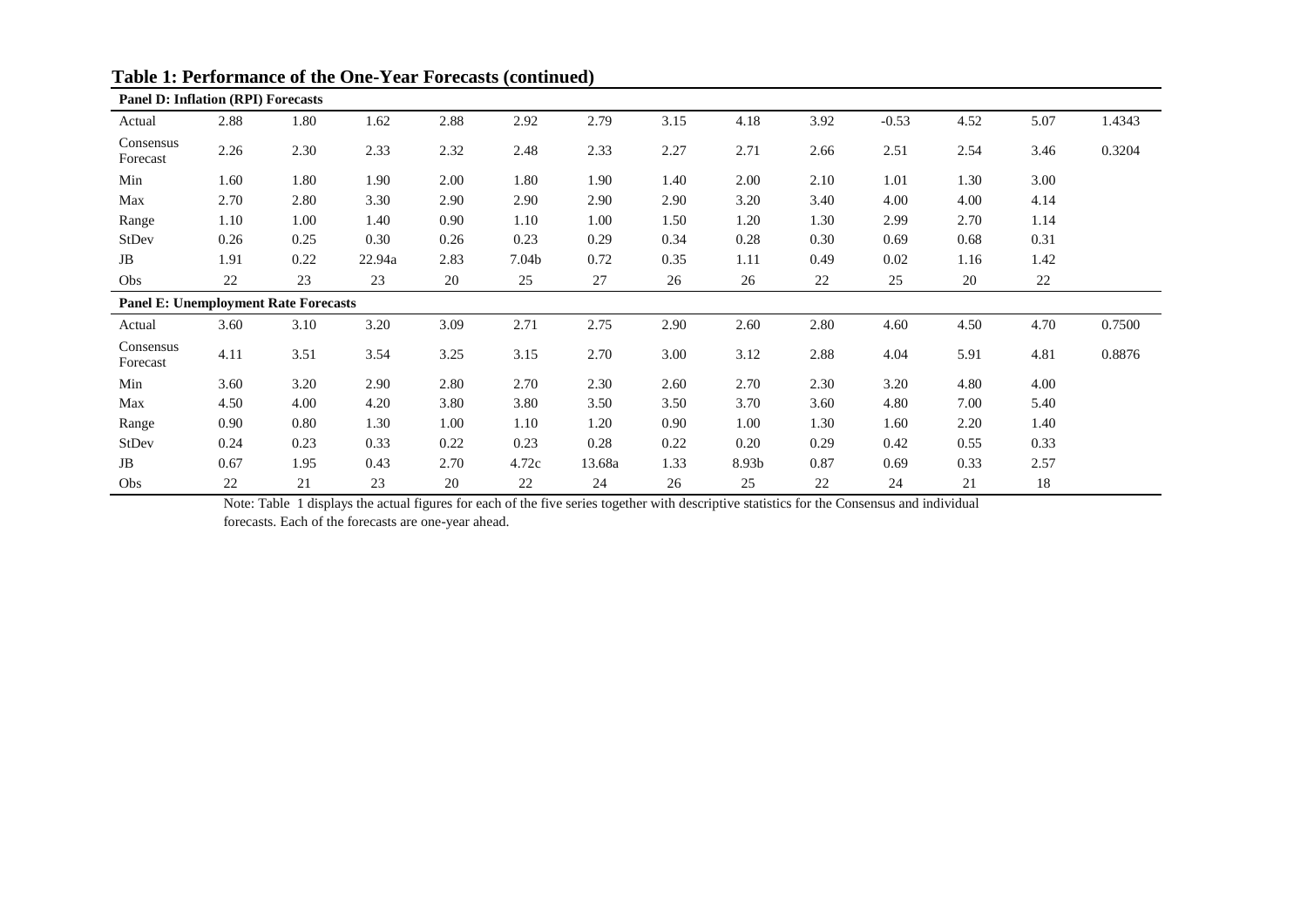

**Figure 1: Accuracy of Property and Macroeconomic Forecasts**





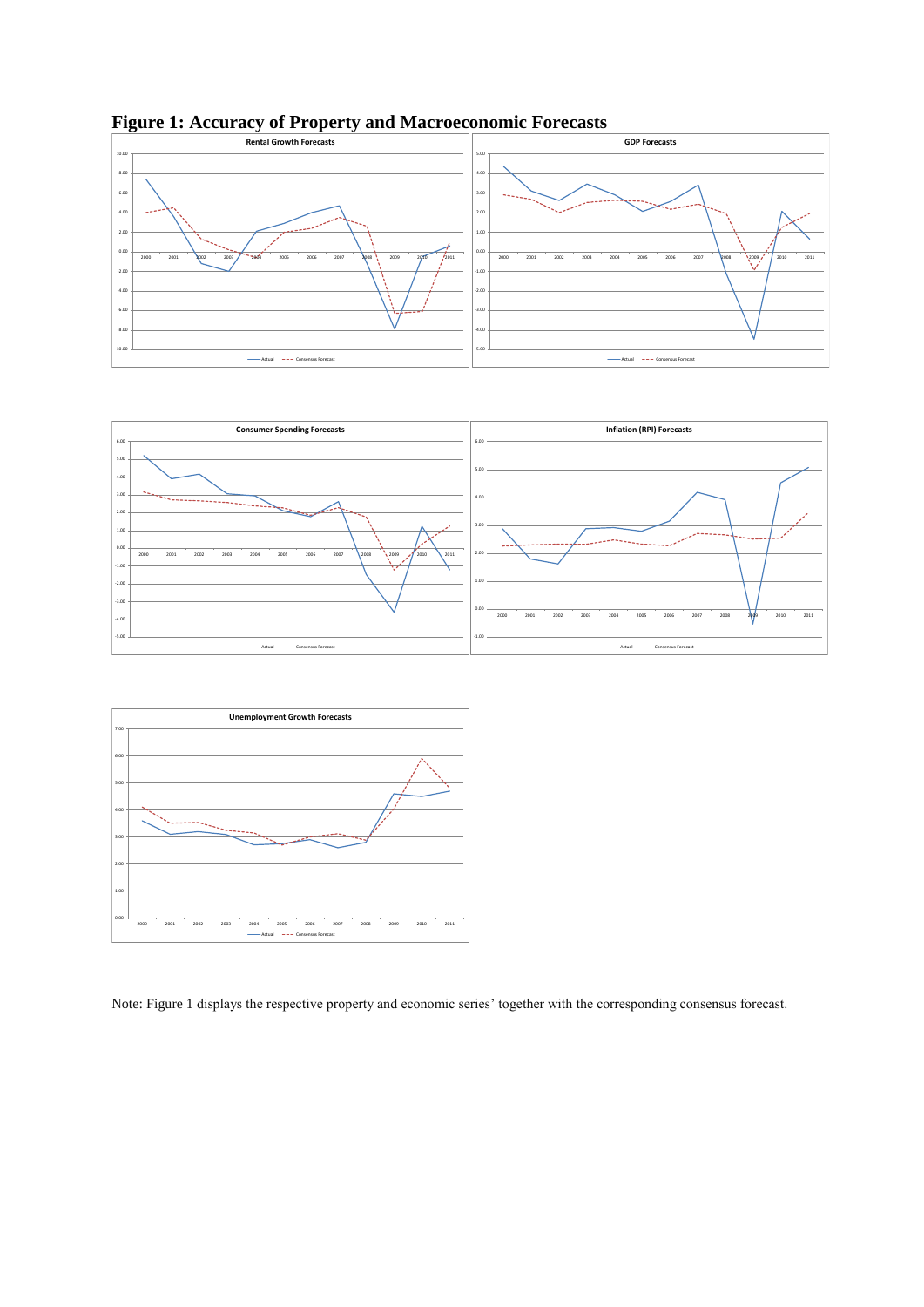|                        |             | 2000    | 2001    | 2002    | 2003    | 2004     | 2005    | 2006    | 2007    | 2008    | 2009    | 2010    | 2011    |
|------------------------|-------------|---------|---------|---------|---------|----------|---------|---------|---------|---------|---------|---------|---------|
|                        | <b>MFE</b>  | 3.43    | $-0.91$ | $-2.55$ | $-2.16$ | 2.64     | 0.87    | 1.61    | 1.22    | $-3.78$ | $-1.55$ | 5.63    | $-0.44$ |
| <b>Rental Growth</b>   | <b>MAE</b>  | 3.43    | 1.24    | 2.73    | 2.16    | 2.64     | 0.91    | 1.61    | 1.24    | 3.78    | 2.36    | 5.63    | 0.73    |
|                        | <b>MSE</b>  | 13.13   | 2.54    | $8.8\,$ | 5.99    | 7.82     | 1.16    | 2.96    | 1.77    | 15.25   | 7.6     | 36.93   | 0.93    |
|                        | <b>RMSE</b> | 3.62    | 1.59    | 2.97    | 2.45    | 2.8      | 1.08    | 1.72    | 1.33    | 3.91    | 2.76    | 6.08    | 0.96    |
|                        | <b>MFE</b>  | 1.45    | 0.42    | 0.62    | 0.95    | $0.28\,$ | $-0.51$ | 0.40    | 0.98    | $-3.06$ | $-3.53$ | 0.83    | $-1.31$ |
| <b>GDP</b>             | <b>MAE</b>  | 1.45    | 0.43    | 0.63    | 0.95    | 0.39     | 0.61    | 0.45    | 0.98    | 3.06    | 3.53    | 0.83    | 1.31    |
|                        | <b>MSE</b>  | 2.27    | 0.21    | 0.50    | 1.01    | 0.41     | 0.45    | 0.40    | 1.16    | 9.58    | 12.89   | 0.97    | 1.96    |
|                        | <b>RMSE</b> | 1.51    | 0.46    | 0.71    | 1.00    | 0.64     | 0.67    | 0.63    | 1.08    | 3.10    | 3.59    | 0.98    | 1.40    |
|                        | <b>MFE</b>  | 2.05    | 1.18    | 1.49    | 0.49    | 0.56     | $-0.15$ | $-0.08$ | 0.34    | $-3.24$ | $-2.37$ | 1.00    | $-2.48$ |
| <b>Consumer</b>        | <b>MAE</b>  | 2.05    | 1.18    | 1.49    | 0.61    | 0.71     | 0.39    | 0.38    | 0.44    | 3.24    | 2.37    | 1.09    | 2.48    |
| <b>Spending</b>        | <b>MSE</b>  | 4.47    | 1.52    | 2.49    | 0.53    | 0.64     | 0.23    | 0.21    | 0.33    | 10.69   | 6.70    | 1.65    | 6.98    |
|                        | <b>RMSE</b> | 2.11    | 1.23    | 1.58    | 0.73    | 0.80     | 0.48    | 0.46    | 0.57    | 3.27    | 2.59    | 1.28    | 2.64    |
|                        | <b>MFE</b>  | 0.62    | $-0.50$ | $-0.72$ | 0.56    | 0.44     | 0.46    | 0.88    | 1.48    | 1.25    | $-3.04$ | 1.98    | 1.61    |
| <b>Inflation (RPI)</b> | <b>MAE</b>  | 0.62    | 0.50    | 0.72    | 0.56    | 0.44     | 0.48    | 0.88    | 1.48    | 1.25    | 3.04    | 1.98    | 1.61    |
|                        | <b>MSE</b>  | 0.45    | 0.31    | 0.60    | 0.38    | 0.24     | 0.29    | 0.89    | 2.25    | 1.66    | 9.71    | 4.36    | 2.69    |
|                        | <b>RMSE</b> | 0.67    | 0.56    | 0.77    | 0.61    | 0.49     | 0.54    | 0.94    | 1.50    | 1.29    | 3.12    | 2.09    | 1.64    |
| Unemployment<br>Rate   | <b>MFE</b>  | $-0.51$ | $-0.41$ | $-0.34$ | $-0.16$ | $-0.44$  | 0.05    | $-0.10$ | $-0.52$ | $-0.08$ | 0.56    | $-1.41$ | $-0.11$ |
|                        | <b>MAE</b>  | 0.51    | 0.41    | 0.39    | 0.21    | 0.44     | 0.21    | 0.18    | 0.52    | 0.22    | 0.58    | 1.41    | 0.26    |
|                        | <b>MSE</b>  | 0.32    | 0.22    | 0.22    | 0.07    | 0.24     | 0.08    | 0.06    | 0.30    | 0.09    | 0.49    | 2.27    | 0.11    |
|                        | <b>RMSE</b> | 0.57    | 0.47    | 0.47    | 0.26    | 0.49     | 0.28    | 0.24    | 0.55    | 0.30    | 0.70    | 1.51    | 0.34    |

**Table 2: Forecasting Accuracy Metrics per year**

Note: MFE, MAE, MSE and RMSE are the Mean Forecast Error, Mean Absolute Error, Mean Squared Error and the Root Mean Squared Error respectively. Figures in bold indicate the year of highest forecast errors for rent and macro-economic forecasts.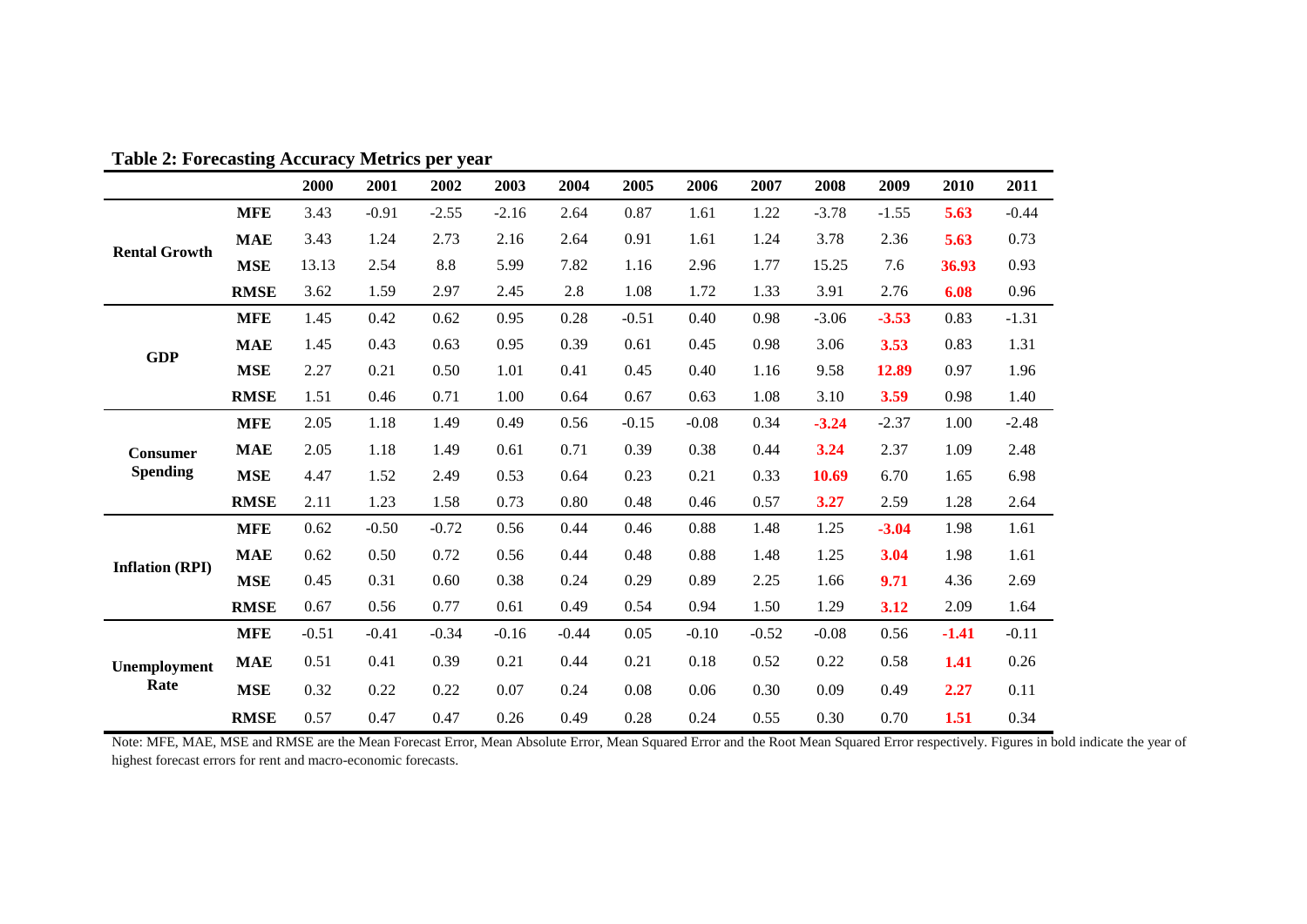



Note: Figure 2 displays the Root Mean Squared Error for each target year, based on one-year ahead forecasts, for each of the series.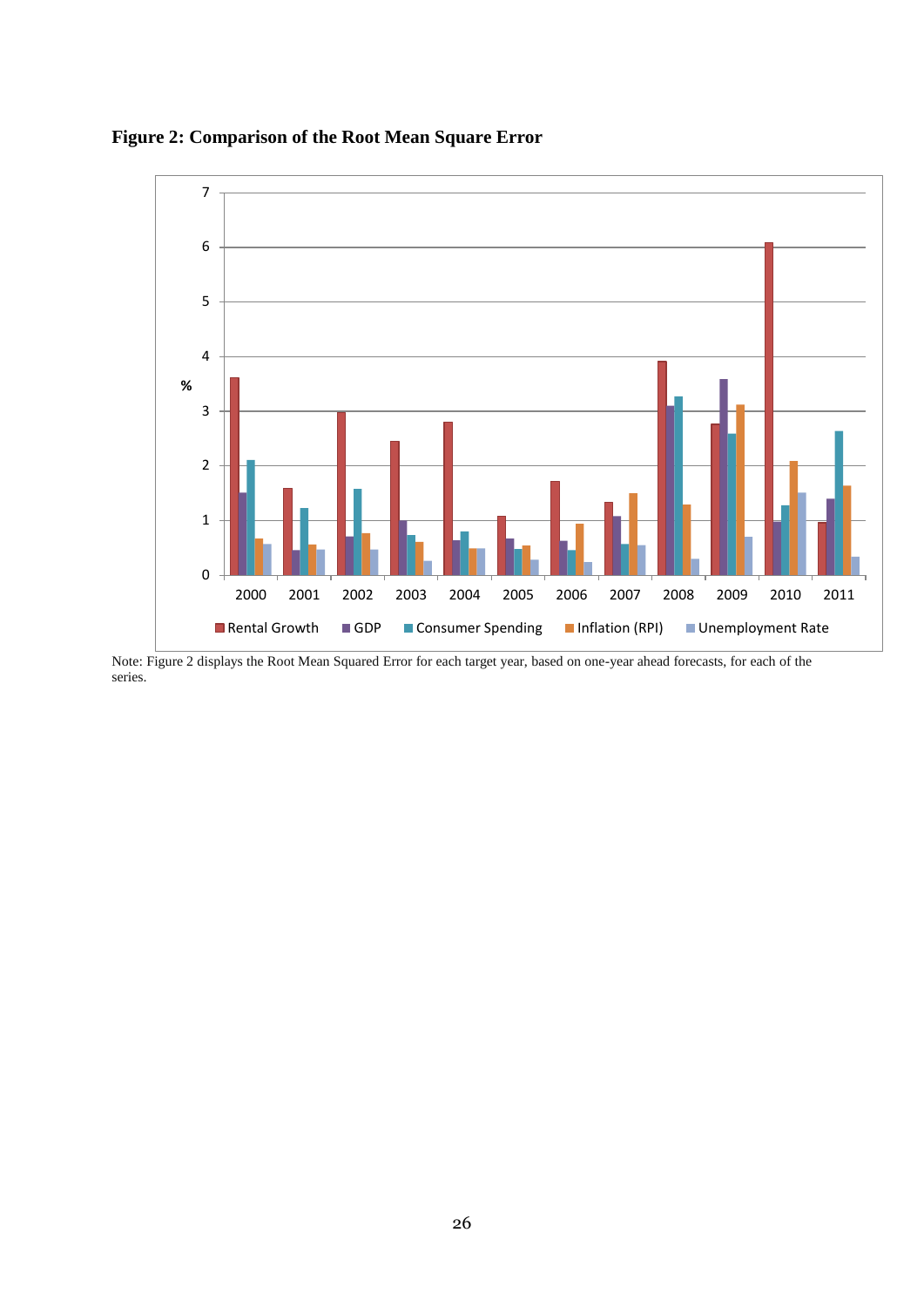| <b>Series</b>            | <b>Correlation</b> |
|--------------------------|--------------------|
| <b>Rental Growth</b>     | $0.7417***$        |
|                          | ${3.4972}$         |
| GDP                      | $0.8731***$        |
|                          | ${5.6628}$         |
|                          | $0.8450***$        |
| Consumer Spending        | ${4.9962}$         |
| Inflation (RPI)          | $0.5344*$          |
|                          | ${1.9993}$         |
|                          | $0.8663***$        |
| <b>Unemployment Rate</b> | ${5.4849}$         |

**Table 3: Correlation between One Year Forecast and Actual**

Note: Table 3 displays the correlation between the one year ahead forecast and the resulting actual figure obtained for each of the five series'. The figures in parentheses are the t-statistics. \*\*\* indicates 1% significance, \*\* 5% and \* 1%.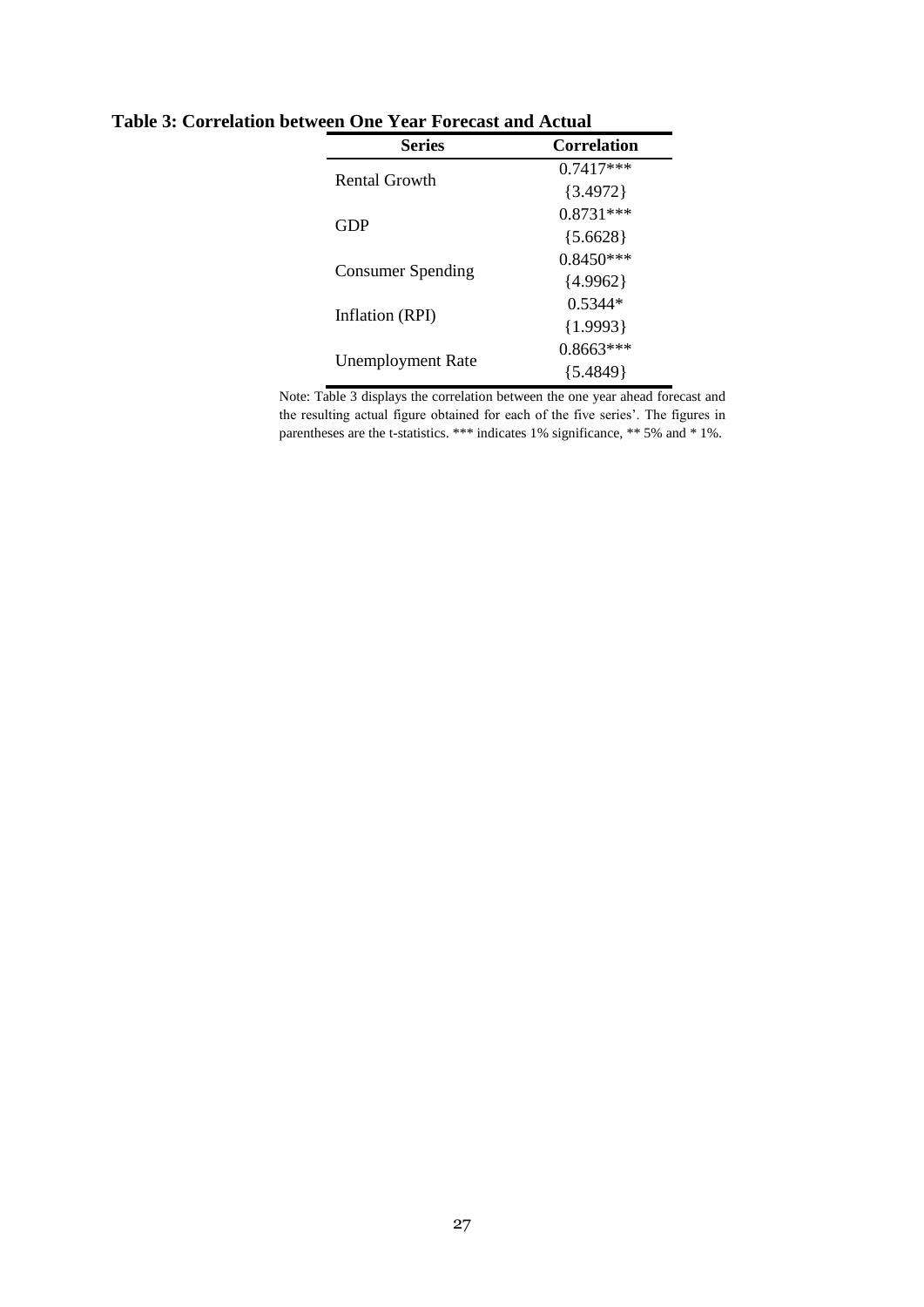| Date of<br><b>Forecast</b>       | <b>Target Year</b> | <b>Rental Growth</b> | <b>GDP</b>     | Consumer<br><b>Spending</b> | <b>Inflation (RPI)</b> | Unemployment<br>Rate |
|----------------------------------|--------------------|----------------------|----------------|-----------------------------|------------------------|----------------------|
| Panel A: Naive                   |                    |                      |                |                             |                        |                      |
| 1                                |                    |                      |                |                             |                        |                      |
| 1999                             | 2000               | 1.95                 | 1.96           | 16.51                       | 0.50                   | 1.13                 |
| 2000                             | 2001               | 0.42                 | 0.37           | 0.94                        | 0.52                   | 0.94                 |
| 2001                             | 2002               | 0.62                 | 1.48           | 6.19                        | 4.18                   | 4.70                 |
| 2002                             | 2003               | 3.33                 | 1.19           | 0.66                        | 0.49                   | 2.41                 |
| 2003                             | 2004               | 0.69                 | 1.16           | 6.82                        | 11.47                  | 1.29                 |
| 2004                             | 2005               | 1.34                 | 0.79           | 0.58                        | 4.18                   | 6.88                 |
| 2005                             | 2006               | 1.47                 | 1.24           | 1.35                        | 2.63                   | 1.61                 |
| 2006                             | 2007               | 1.91                 | 1.29           | 0.67                        | 1.45                   | 1.83                 |
| 2007                             | 2008               | 0.66                 | 0.69           | 0.80                        | 4.85                   | 1.48                 |
| 2008                             | 2009               | 0.42                 | 1.07           | 1.22                        | 0.70                   | 0.39                 |
| 2009                             | 2010               | 0.82                 | 0.15           | 0.27                        | 0.41                   | 15.07                |
| 2010                             | 2011               | 0.90                 | 0.99           | 1.08                        | 3.00                   | 1.68                 |
| No. of Years Naive More Accurate |                    |                      | $\overline{7}$ |                             |                        |                      |
| than Consensus                   |                    | 5                    |                | 6                           | $\tau$                 | 10                   |
| <b>Panel B: Naive</b>            |                    |                      |                |                             |                        |                      |
| $\boldsymbol{2}$                 |                    |                      |                |                             |                        |                      |
| 1999                             | 2000               | 1.35                 | 0.74           | 0.86                        | 0.17                   | 0.16                 |
| 2000                             | 2001               | 1.33                 | 0.64           | 1.18                        | 0.12                   | 0.12                 |
| 2001                             | 2002               | 0.48                 | 4.41           | 1.30                        | 0.16                   | 0.13                 |
| 2002                             | 2003               | 0.36                 | 1.03           | 9.05                        | 0.18                   | 0.07                 |
| 2003                             | 2004               | 1.12                 | 1.52           | 9.92                        | 0.16                   | 0.12                 |
| 2004                             | 2005               | 0.77                 | 1.45           | 0.53                        | 0.17                   | 0.07                 |
| 2005                             | 2006               | 12.41                | 18.52          | 0.37                        | 0.35                   | 0.07                 |
| 2006                             | 2007               | 2.19                 | 1.22           | 1.52                        | 0.96                   | 0.15                 |
| 2007                             | 2008               | 0.73                 | 0.85           | 0.74                        | 0.73                   | 0.09                 |
| 2008                             | 2009               | 0.23                 | 0.51           | 0.40                        | 0.51                   | 0.47                 |
| 2009                             | 2010               | 1.38                 | 2.65           | 0.81                        | 1.99                   | 1.02                 |
| 2010                             | 2011               | 0.33                 | 0.88           | 0.69                        | 5.05                   | 0.27                 |
| No. of Years Naive More Accurate |                    |                      | $\overline{7}$ |                             | $\overline{2}$         |                      |
| than Consensus                   |                    | 6                    |                | 5                           |                        | 1                    |

| <b>Table 4: Theil's U2 Statistics for Naive Forecasts</b> |  |  |  |
|-----------------------------------------------------------|--|--|--|
|-----------------------------------------------------------|--|--|--|

Note: Naive 1 approach indicates the previous year growth-rate for the respective series, or in the case of unemployment the previous year's percentage unemployment rate. Naive 2 is the long-term average of the actual values of the different series up to the date of forecasts. Figures less than unity indicate that the consensus forecast was more accurate than the respective naive. Figures greater than unity imply that the naive outperformed.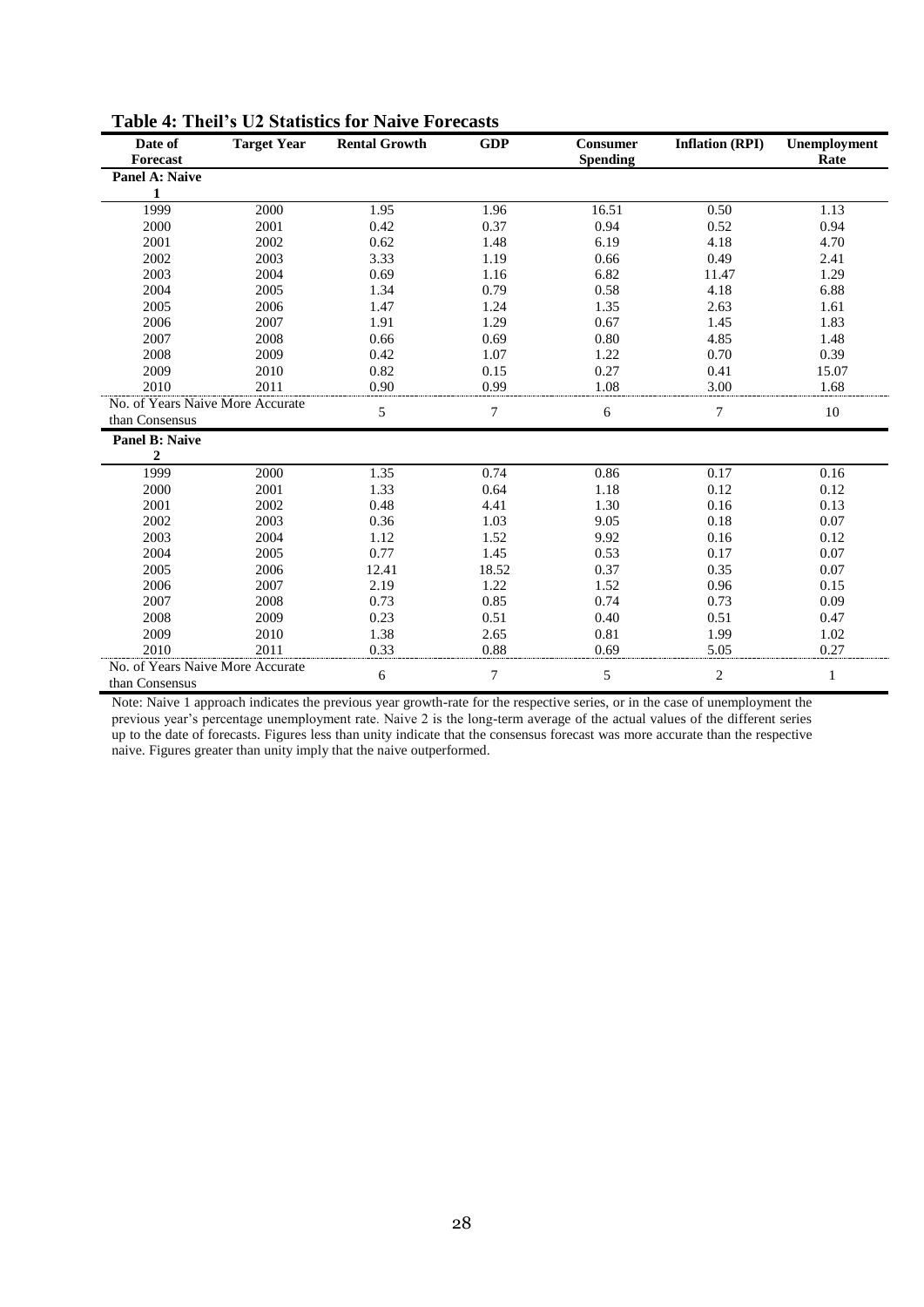### **Table 5: Stationarity Tests**

| auvhality Tests          |         |                    |
|--------------------------|---------|--------------------|
|                          | Levels  | <b>Differences</b> |
| Rental Growth            | $-2.55$ | $-3.66***$         |
| GDP                      | $-2.12$ | $-7.88***$         |
| <b>Consumer Spending</b> | $-1.53$ | $-7.08***$         |
| Inflation (RPI)          | $-2.49$ | $-4.40***$         |
| <b>Unemployment Rate</b> | $-2.37$ | $-4.52***$         |

Note: Table 5 reports Augmented Dickey Fuller tests for stationarity. \*\*\* denote rejection of the null at the 1% level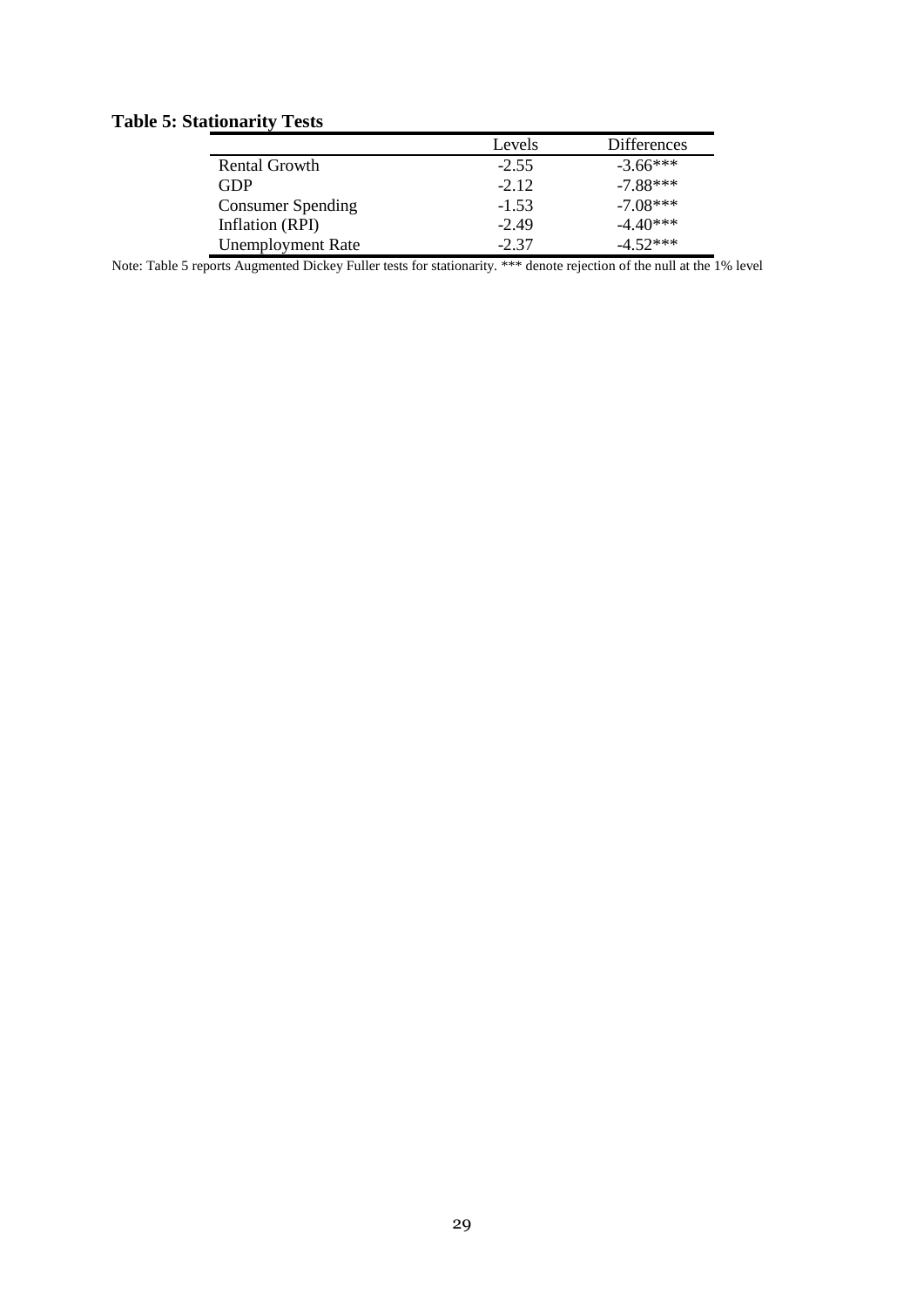|                   | Rental          | <b>GDP</b>      | <b>Consumer</b> | <b>Inflation</b> | <b>Unemployment</b> |
|-------------------|-----------------|-----------------|-----------------|------------------|---------------------|
|                   | Growth          |                 | <b>Spending</b> | (RPI)            | Rate                |
| Rental Growth     |                 | 3.53            | 5.71            | 6.08             | 4.56                |
| <b>GDP</b>        | 3.66            |                 | 2.30            | 1.28             | $12.12^{b}$         |
| Consumer Spending | 1.59            | 0.68            |                 | 4.92             | $11.96^{b}$         |
| Inflation (RPI)   | $8.85^{\circ}$  | $20.43^{\circ}$ | $20.47^{b}$     |                  | 6.25                |
| Unemployment Rate | $15.30^{\circ}$ | 5.36            | $9.50^{b}$      | 1.16             |                     |

#### **Table 6: Granger Causality Tests**

Note: Table 6 presents  $\chi^2$  statistics for the pairwise Granger causality tests between the one-year-ahead rental growth (RG)and the corresponding one-year ahead macroeconomic forecasts for the gross domestic product (GDP), consumer spending (CS), retail price index (RPI), and unemployment rate (UR). The null hypothesis means that the column variables do not Granger-cause raw variables, and the a, b, and c, denote rejection of the null at the 1%, 5% and 10% significance levels respectively. The Granger causality tests are estimated with a lag of four quarters. The optimal lag length is chosen by the minimisation of the Akaike and Schwartz criterion.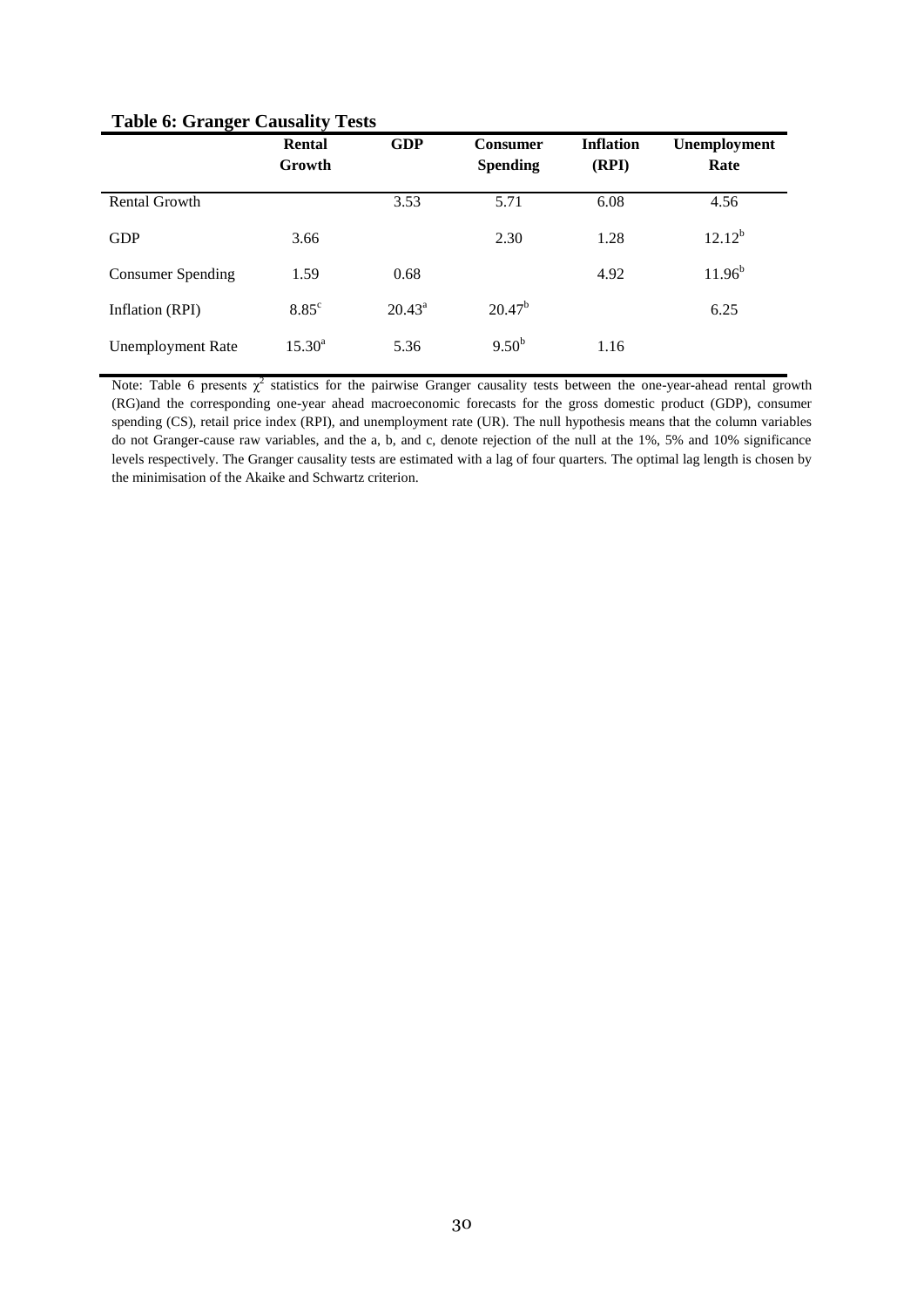|                                                         | T        | $\mathbf{I}$ | Ш         | IV        |
|---------------------------------------------------------|----------|--------------|-----------|-----------|
| <b>Panel A: Contemporaneous Macroeconomic Forecasts</b> |          |              |           |           |
| Constant                                                | $-0.05$  | 0.26         | 0.31      | $0.67***$ |
|                                                         | (0.78)   | (0.65)       | (0.24)    | (0.21)    |
| <b>GDP</b>                                              | $5.26*$  |              |           |           |
|                                                         | (2.94)   |              |           |           |
| <b>Consumer Spending</b>                                |          | 2.76         |           |           |
|                                                         |          | (1.89)       |           |           |
| Inflation (RPI)                                         |          |              | $7.50***$ |           |
|                                                         |          |              | (1.65)    |           |
| <b>Unemployment Rate</b>                                |          |              |           | 4.42***   |
|                                                         |          |              |           | (0.22)    |
| $R^2$                                                   | 0.26     | 0.22         | 0.60      | 0.67      |
| <b>Panel B: Lagged Macroeconomic Forecasts</b>          |          |              |           |           |
| Constant                                                | $-0.21$  | 0.34         | 0.35      | $0.93***$ |
|                                                         | (0.76)   | (0.54)       | (0.28)    | (0.31)    |
| <b>GDP</b>                                              | $5.71**$ |              |           |           |
|                                                         | (2.78)   |              |           |           |
| <b>Consumer Spending</b>                                |          | 2.61         |           |           |
|                                                         |          | (1.68)       |           |           |
| Inflation (RPI)                                         |          |              | $7.15***$ |           |
|                                                         |          |              | (2.34)    |           |
| <b>Unemployment Rate</b>                                |          |              |           | 3.09***   |
|                                                         |          |              |           | (0.69)    |
| $R^2$                                                   | 0.30     | 0.21         | 0.53      | 0.33      |

**Table 7: Impact of Macroeconomic Forecasts on Rental Forecast Uncertainty**

Note: Table 7 is based upon versions of Equation (8) where the dependent variable is the cross-sectional variance of the individual forecasts of rental growth. The explanatory variables are the cross-sectional variances of the respective macroeconomic forecasts. The figures in parantheses are t-statistics. \* indicates significance at a 10% level, \*\* at 5% and \*\*\* at 1%.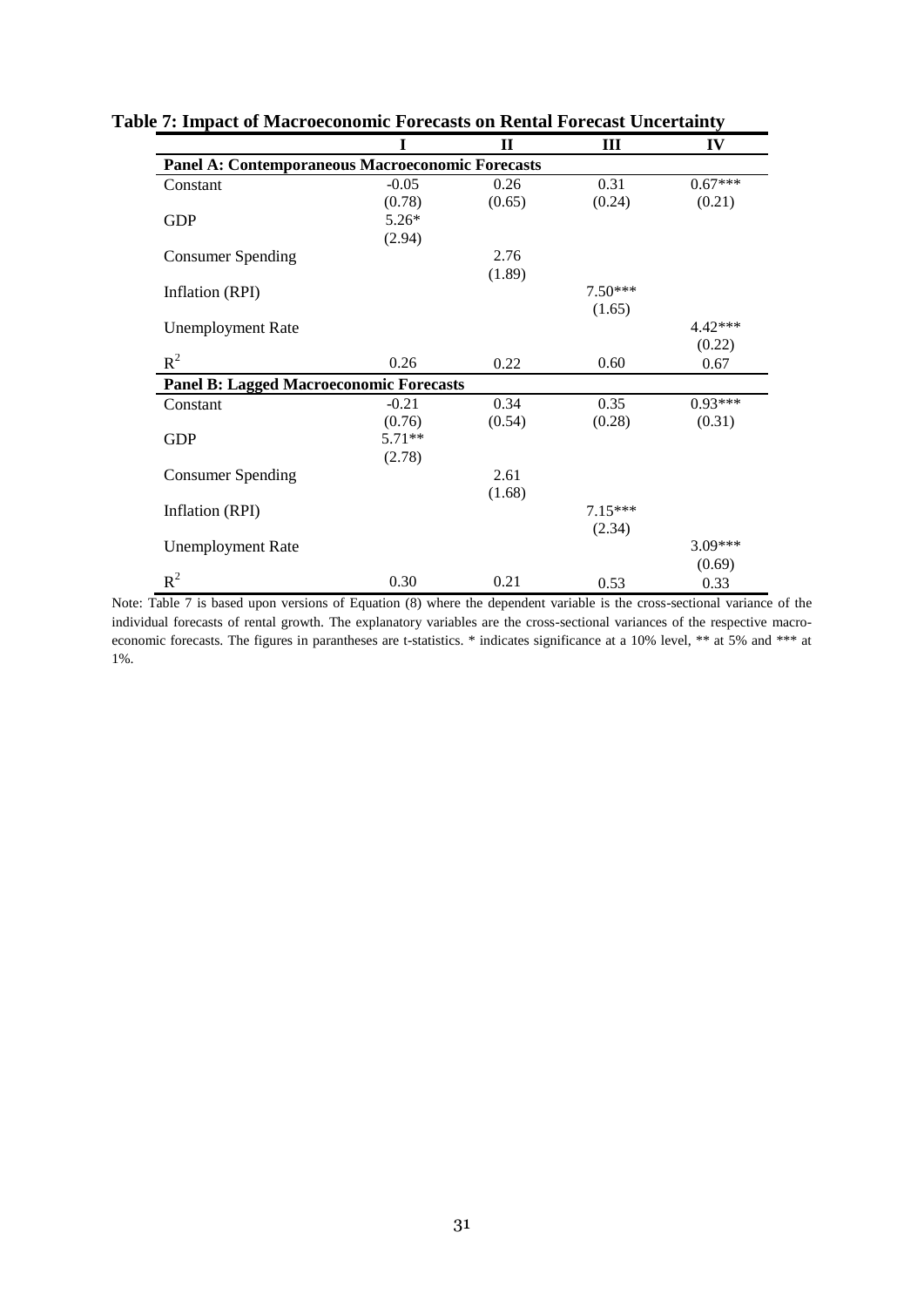|                                                         | T                | $\mathbf{I}$ | III       | IV        | $\mathbf{V}$ |  |  |  |  |  |
|---------------------------------------------------------|------------------|--------------|-----------|-----------|--------------|--|--|--|--|--|
| <b>Panel A: Contemporaneous Macroeconomic Forecasts</b> |                  |              |           |           |              |  |  |  |  |  |
| Constant                                                | 0.94             | $2.27***$    | $2.14***$ | $2.34***$ | $1.97***$    |  |  |  |  |  |
|                                                         | (0.85)           | (0.75)       | (0.47)    | (0.44)    | (0.44)       |  |  |  |  |  |
| <b>GDP</b>                                              | 6.95***          |              |           |           |              |  |  |  |  |  |
|                                                         | (2.50)           |              |           |           |              |  |  |  |  |  |
| <b>Consumer Spending</b>                                |                  | 1.77         |           |           |              |  |  |  |  |  |
|                                                         |                  | (1.79)       |           |           |              |  |  |  |  |  |
| Inflation (RPI)                                         |                  |              | $5.76**$  |           |              |  |  |  |  |  |
|                                                         |                  |              | (2.39)    |           |              |  |  |  |  |  |
| <b>Unemployment Rate</b>                                |                  |              |           | $3.75***$ |              |  |  |  |  |  |
| <b>Rental Growth</b>                                    |                  |              |           | (0.40)    | $0.72***$    |  |  |  |  |  |
|                                                         |                  |              |           |           | (0.10)       |  |  |  |  |  |
| $R^2$                                                   | 0.29             | 0.06         | 0.22      | 0.31      | 0.33         |  |  |  |  |  |
|                                                         |                  |              |           |           |              |  |  |  |  |  |
| <b>Panel B: Lagged Macroeconomic Forecasts</b>          |                  |              |           |           | 2.07***      |  |  |  |  |  |
| Constant                                                | 1.25             | $2.20***$    | 2.28***   | $2.43***$ | (0.48)       |  |  |  |  |  |
|                                                         | (0.93)<br>5.82** | (0.79)       | (0.55)    | (0.47)    |              |  |  |  |  |  |
| <b>GDP</b>                                              | (2.73)           |              |           |           |              |  |  |  |  |  |
| <b>Consumer Spending</b>                                |                  | 1.85         |           |           |              |  |  |  |  |  |
|                                                         |                  | (1.78)       |           |           |              |  |  |  |  |  |
| Inflation (RPI)                                         |                  |              | 4.67      |           |              |  |  |  |  |  |
|                                                         |                  |              | (3.24)    |           |              |  |  |  |  |  |
| <b>Unemployment Rate</b>                                |                  |              |           | $3.12***$ |              |  |  |  |  |  |
|                                                         |                  |              |           | (0.62)    |              |  |  |  |  |  |
| <b>Rental Growth</b>                                    |                  |              |           |           | $0.63***$    |  |  |  |  |  |
|                                                         |                  |              |           |           | (0.20)       |  |  |  |  |  |
| $R^2$                                                   | 0.20             | 0.06         | 0.14      | 0.21      | 0.26         |  |  |  |  |  |

#### **Table 8: Impact of Macroeconomic Forecasts on Rental Forecast Accuracy**

Note: Table 8 is based upon versions of Equation (9) where the dependent variable is the Mean Absolute Error of the rent forecasts. The explanatory variables are the cross-sectional variances of the respective macro-economic forecasts and rental growth. The figures in parantheses are t-statistics. \* indicates significance at a 10% level, \*\* at 5% and \*\*\* at 1%.